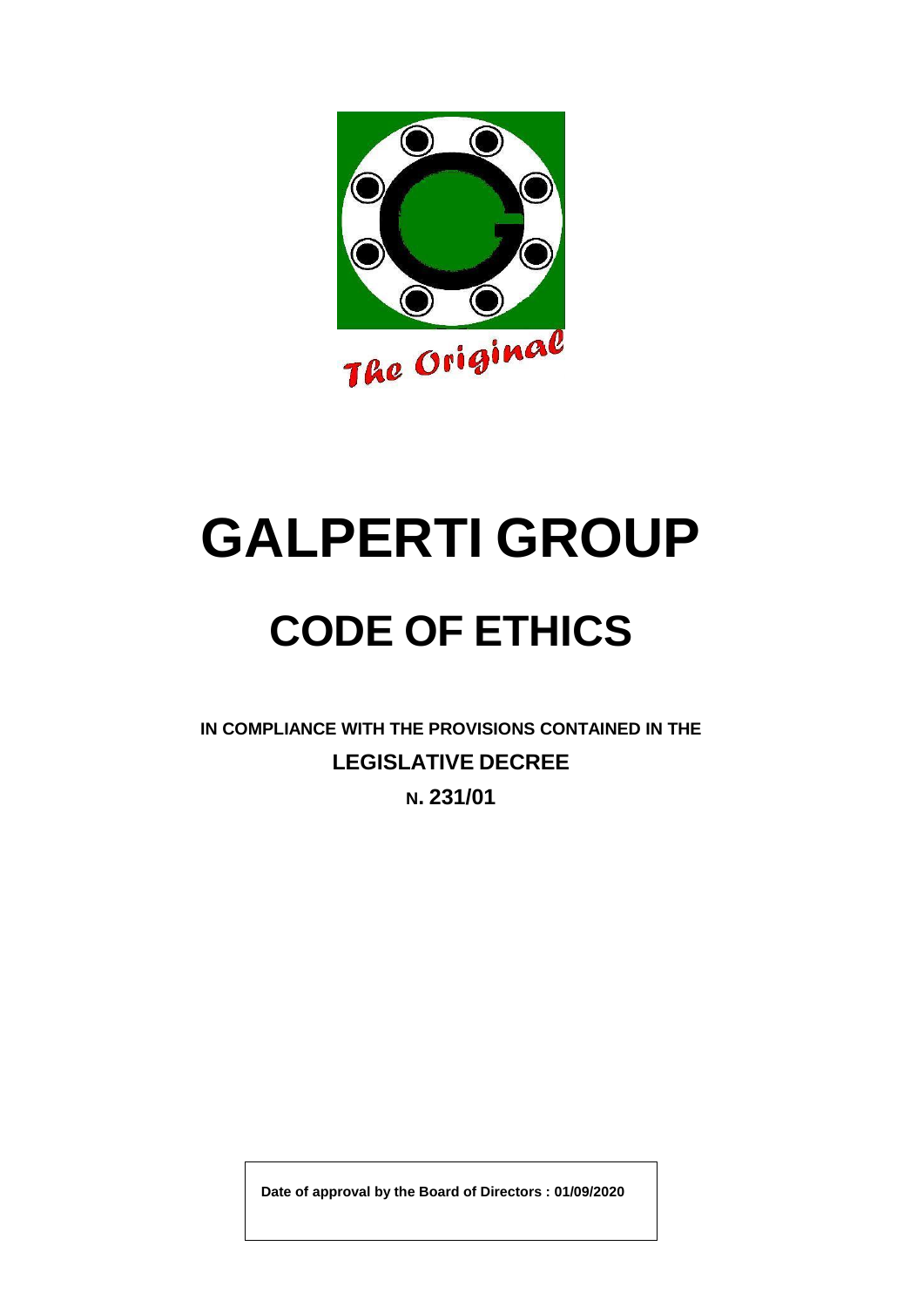

| 2.1 Objective and Subjective Implementation of This Code of Ethics 4            |  |
|---------------------------------------------------------------------------------|--|
|                                                                                 |  |
| 4. BEHAVIOURAL PRINCIPLES IN THE RELATIONSHIP WITH THE STAFF 8                  |  |
|                                                                                 |  |
|                                                                                 |  |
|                                                                                 |  |
| 5. BEHAVIOURAL PRINCIPLES IN THE RELATIONSHIP WITH THE PUBLIC ADMNISTRATION  12 |  |
|                                                                                 |  |
|                                                                                 |  |
| 6. BEHAVIOURAL PRINCIPLES IN THE RELATIONSHIP WITH CUSTOMERS, SUPPLIERS AND     |  |
|                                                                                 |  |
| 7. BEHAVIOURAL PRINCIPLES RELATED TO ACCOUNTING, FISCAL, FINANCIAL AND          |  |
|                                                                                 |  |
| 8. BEHAVIOURAL PRINCIPLES IN THE RELATIONSHIPS WITH THE PUBLIC  17              |  |
|                                                                                 |  |
|                                                                                 |  |
|                                                                                 |  |
|                                                                                 |  |
|                                                                                 |  |
|                                                                                 |  |
| 12. IMPLEMENTATION OF THE PRINCIPLES CONTAINED IN THE CODE OF ETHICS  22        |  |
| Acknowledgement and Understanding of the Code of Ethics 22<br>12.1              |  |
| 12.2                                                                            |  |
| 12.3                                                                            |  |
|                                                                                 |  |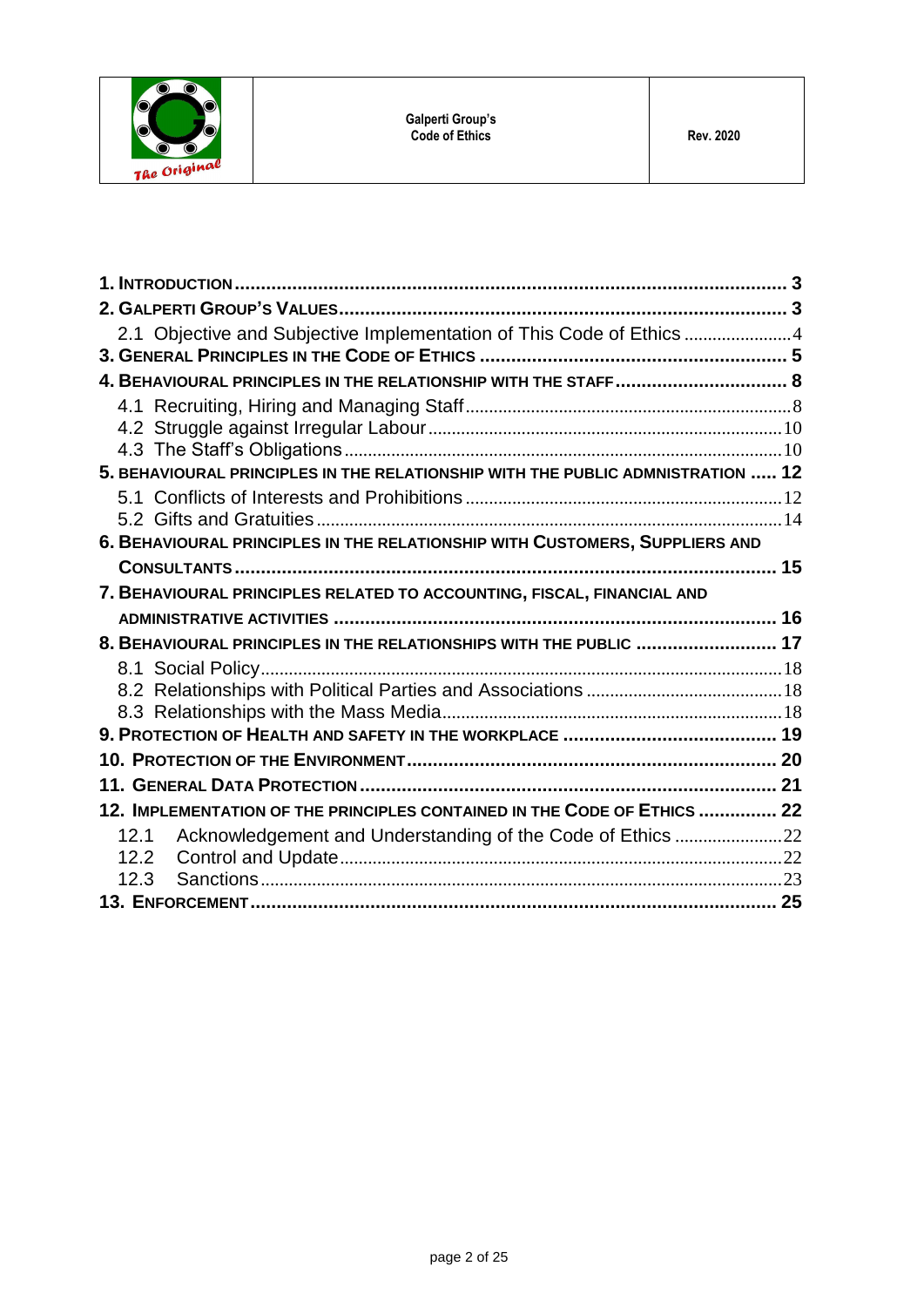

**Galperti Group's Code of Ethics Rev.** 2020

## <span id="page-2-0"></span>**1. INTRODUCTION**

This document defines the relevant values and behavioural principles for Galperti Group, for F.I.A.L. Finanziaria Industrie Alto Lario S.p.A.<sup>1</sup> and for the controlled and associated Companies, in order to guarantee the compliance with the laws and the regulations in force, and to protect the good working, dependability and good reputation of the same Group as well.

The document contains a number of "company deontology" principles, e.g. all the rights, the duties and the responsibilities which Galperti Group bears towards all the stakeholders, both inside and outside the Company (Employees, Suppliers, Customers, the Public Administration, the financial market, etc.), beyond and without prejudice to what provided for by the laws.

The strive towards ethics (behavioural transparency, loyalty and honesty both towards the inside and the outside of the Company) represents a fundamental approach for the Group's credibility towards the Customers and, more in general, towards the whole civil and economic society in which the same group works, in order to turn into a competitive edge both the knowledge and the appreciation for those ethic values.

Hence the reasons for the adoption of a Code of Ethics: meeting the needs of an ever and ever developing market that allow profits through clear and transparent behaviours.

The rules given in this Code illustrate the behaviour principles that the Staff is required to comply with by virtue of what provided for in the civil and penal laws in force and of the obligations as set forth by the collective negotiations.

The Code is spread to all the parties which Galperti Group has or will have a business relationship with.

## <span id="page-2-1"></span>**2. GALPERTI GROUP'S VALUES**

The values which the Galperti Groups is inspired by are:

- The company development in compliance with the economic-social and environmental standards;
- The focus on the Customer and the development of the service: the Customer always lies at the heart of all the strategic and operating decisions made by Galperti Group, both in Italy and abroad. The relationship with the Customers is based upon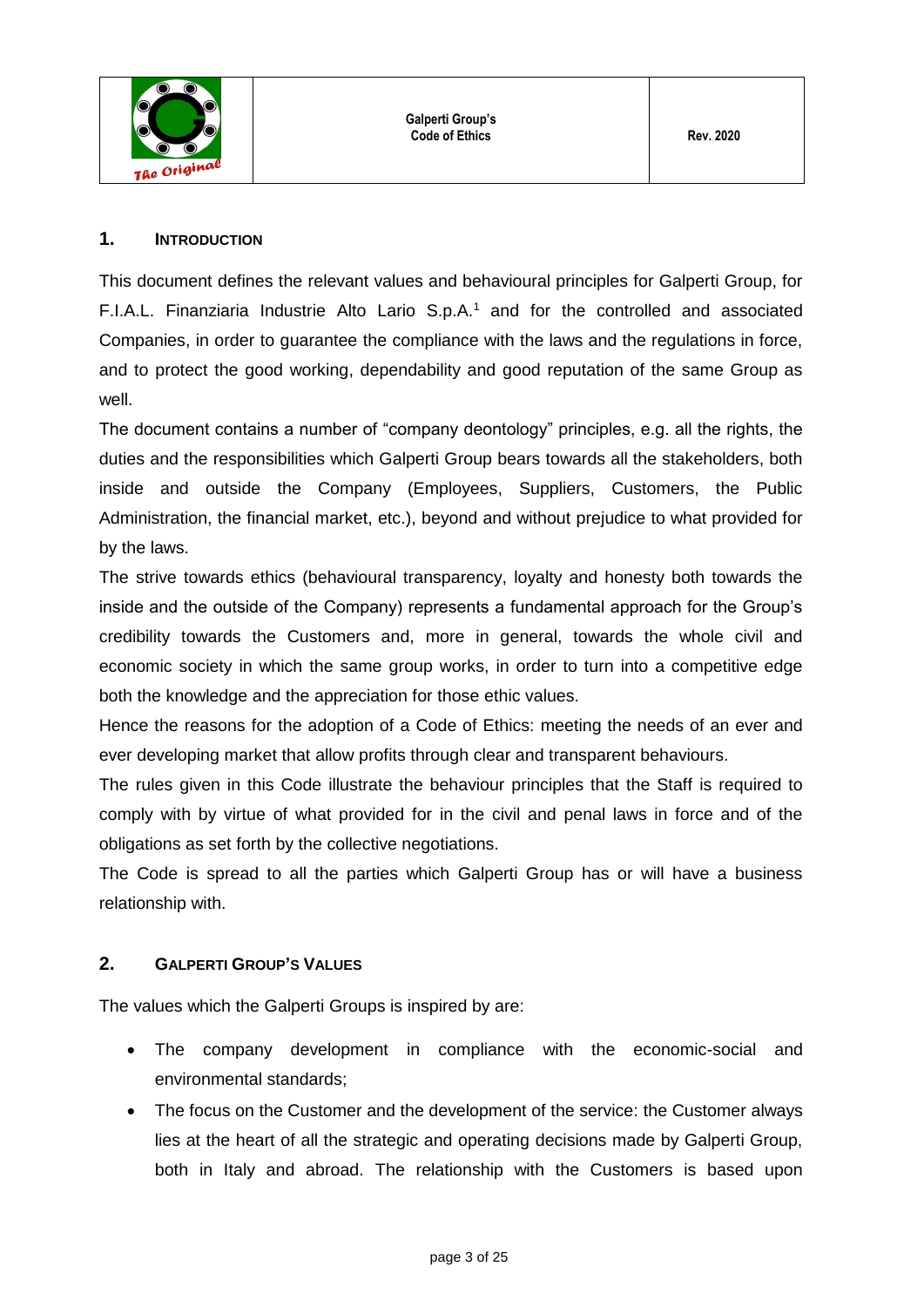

attention, constant contact and the measurement of their satisfaction level in order to always offer products being characterised by a continuous technical evolution;

- Entrepreneurship: initiative and belief are the characteristics that mark the people who work for Galperti Group and dedicate their commitment and passion to research for quality and for product technical innovation in order to meet the market challenges in an effective and efficient way;
- Professional qualifications and growth: they lie at the basis of all the successes gained by all the Group's Companies. The valorisation of the professional skills and experiences through the sharing of knowledge and the development of personal relationships represents the heart of the growth over time;
- Ethics and transparency: responsibility and correctness constitute the main points of the behaviours towards the Customers, the Business Partners, the Collaborators and, more in general, towards the whole civil society. By valorising transparency in both the entrepreneurial and business activities, the support to solidarity initiatives and the respect for the environment, Galperti Group wants to contribute to the economic, social and cultural development of the Country;
- The excellent reputation gained during some decades of business activity represents an essential intangible asset for all Galperti Group's Companies. As a matter of fact, it is no doubt that a positive company image favours social approval, the attraction of better human resources, the satisfaction of the market and of the Business Partners, the Customers' and the Suppliers' happiness, and reliability towards third parties in general as well.

By adopting this Code of Ethics, Galperti Groups therefore requires all the parties that are functionally connected to it, together with the Customers, the Suppliers, the Business Partners and all the company connections, to act in compliance with some principles and rules that are inspired by a similar ideal of an ethical behaviour.

2.1 Objective and Subjective Implementation of This Code of Ethics

<span id="page-3-0"></span>Galperti Group adopts and spreads this Code of Ethics, and identifies the Addressees: they are all the Staff (both Managers, Auditors and Directors, and all the parties who are submitted to any form of direction), the Consultants, the Business Partners and any additional Collaborators however named, the Suppliers or any other sundry parties who may

 $\overline{a}$ <sup>1</sup> Hereinafter, also simply the "Group" and "F.I.A.L. S.p.A.".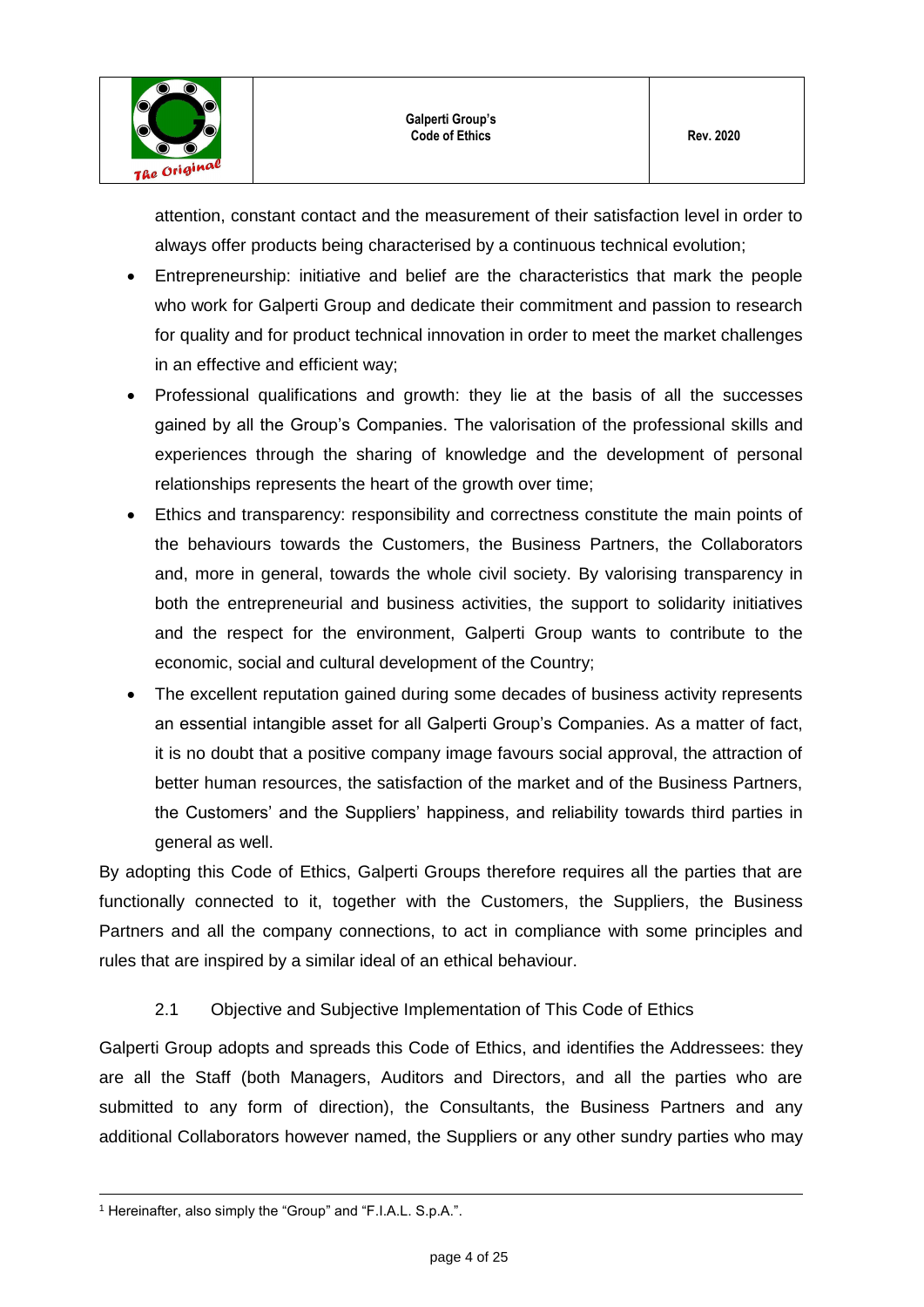act in the name and on behalf of the Group's Companies, and all the people who cooperate for the attainment of the company objective and mission as well.

Without prejudice to the compliance with the single special normative, religious, cultural and social rules that characterise each Legal System, this Code of Ethics is valid both in Italy and abroad. The Code shall be implemented through the required and appropriate adjustments based on the different realities of the Countries where the Group's Companies operate.

All the parties who work to attain the Group's company objectives must commit, without exceptions, to comply with this Code of Ethics when conducting their business and company activities. In no case the pursuit of an interest or of a benefit for Galperti Group – or even only the belief to operate to that purpose – may justify an unfair behaviour.

## <span id="page-4-0"></span>**3. GENERAL PRINCIPLES IN THE CODE OF ETHICS**

The fundamental ethical principles that must be complied with by all the Addressees of this document are identified here below:

- The compliance with the laws and the regulations in force, with reference to all the activities performed on both the Italian territory and abroad;
- All the transactions, negotiations and, in general, all the behaviours adopted by the Addressees shall comply with the principles of:
	- $\circ$  Correctness, intended as the respect for the rights assigned to all the parties however involved in the Group's activities, thus specifically avoiding all the situations when a conflict of interest may arise;
	- o Legitimacy and integrity, meaning the pursuit of the objectives in full and substantial compliance with the laws, the professional ethics, the Code of Ethics and the spirit of the signed agreements;
	- $\circ$  Transparency and clearness representing the basis of all actions, communications and agreements, to allow all the company counterparts to make independent and informed decisions, that may be founded on accurate and complete information to be supplied both inside and outside the Group;
	- $\circ$  Recording, authorization, traceability, consistency and congruity of all the transactions, so that an appropriate documental support exists to allow the execution, whenever required, of the checks to verify the characteristics and the motivations upon which the transaction is based and to identify the party who authorized, performed, recorded, and checked the same transaction;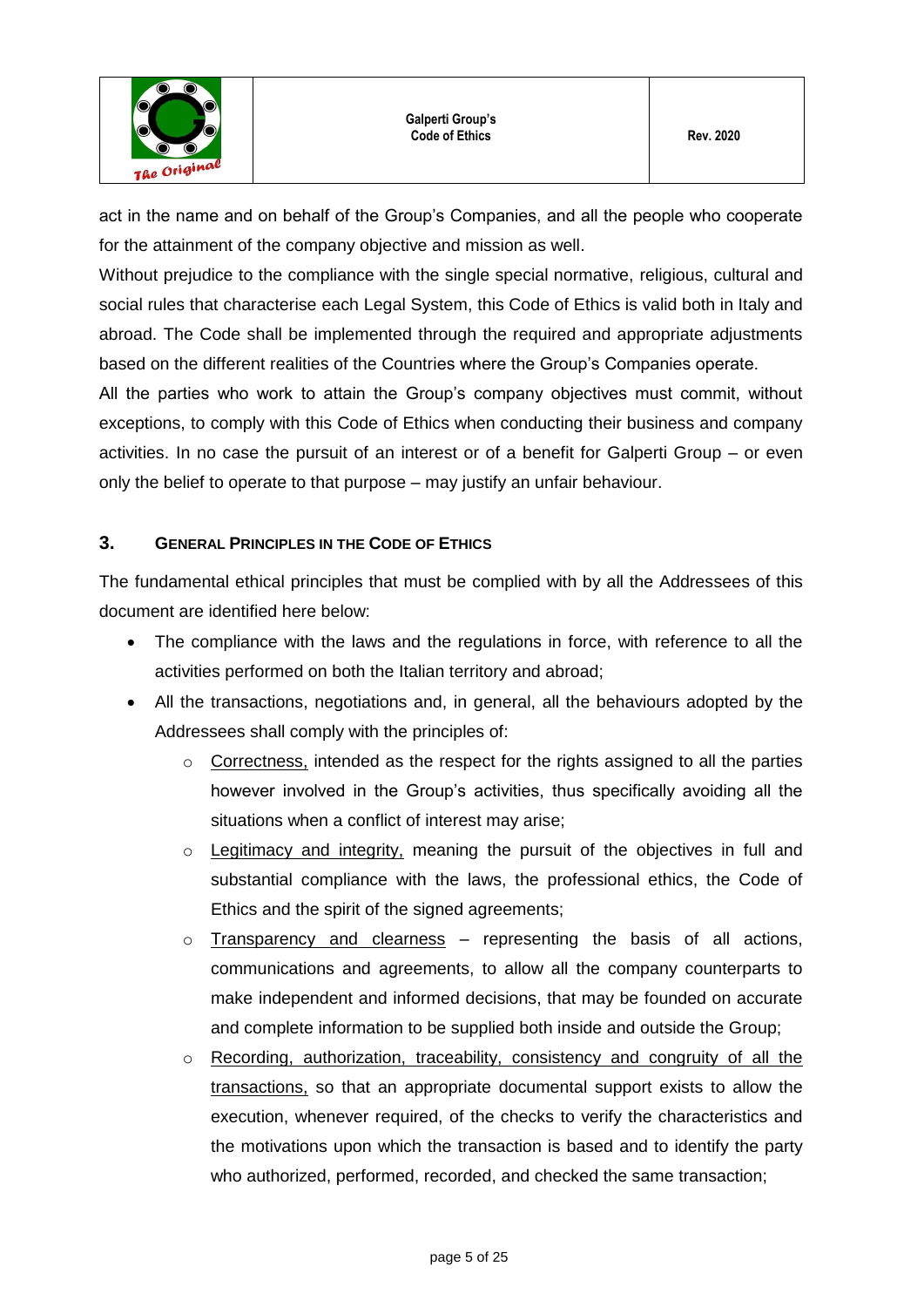

- The separation of the tasks assigned through a correct distribution of responsibilities and the implementation of appropriate authorization levels, in order to avoid functional overlapping or operating allocations which may concentrate the company's critical activities in the hands of one single party, in compliance with the principle according to which "*nobody may manage one whole process autonomously"*;
- Formalization and clearness when assigning responsibilities and powers (both approval and signing ones), with express specification of the limits for the exercise of such powers and the approval thresholds. The powers and responsibilities must be defined consistently with the assigned tasks and the positions held within the organization structure, in compliance with the principle according to which "*nobody may by assigned with unlimited powers"*;
- The compliance with the rules given in this Code of Ethics, in both the General Part and in the Special one, and in the behavioural protocols adopted to keep the riskcrime Areas under control.

Therefore, Galperti Group has adopted this Code in order to:

- Guarantee and foster the strictest compliance with the laws and the regulations in force in all the Countries where the company operates, and with the principles of transparency, loyalty and correctness as well, as commonly accepted in business;
- Guarantee the distribution and formalization of powers, roles, functions and responsibilities, and the promotion – within the same – of the scrupulous compliance with all the organizational and procedural rules adopted, aimed at eliminating or at strongly reducing the risk to commit a crime related to illicit activities, with particular reference to the crimes envisaged in the legislative Decree N. 231/01<sup>2</sup>:
- Promote and require the compliance with all the laws, the regulations, the principles and the organizational and procedural rules adopted;
- Guarantee the compliance with the principles of transparency, honesty and reliability towards all the own Counterparts and the Society in general;
- Refrain from any illegal behaviours or, however, those that do not conform with the given principles, in the relationship with the Authorities, the Staff, the Customers, the Suppliers, the Competitors and, more in general, towards all the Society;

 $\overline{a}$ <sup>2</sup> So better specified in the Model – General Part and in the Annexe "Catalogue of Assumption Crimes".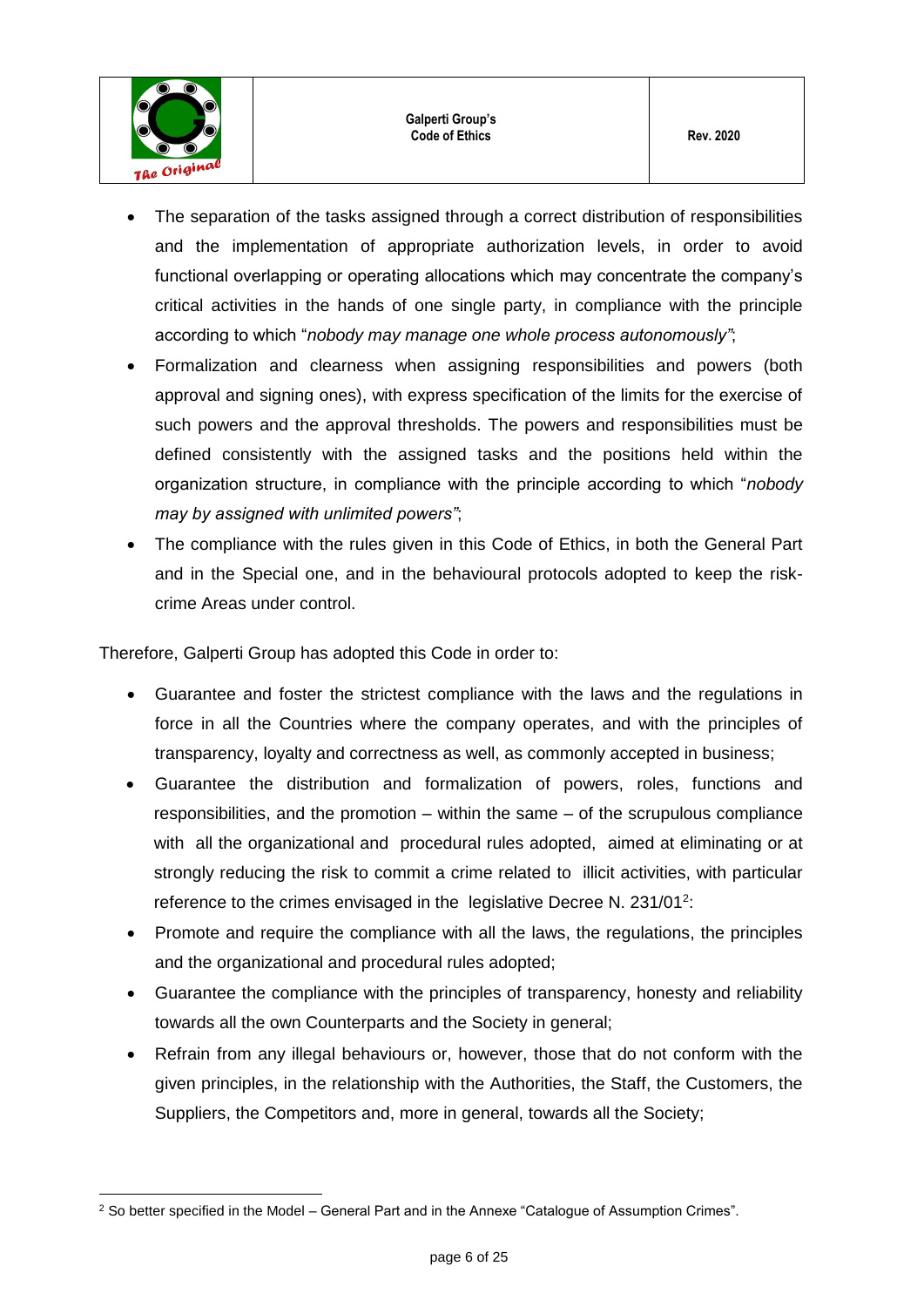

- Guarantee the respect of the Staff's professionalism and the psycho-physical and moral integrity, and the widest protection of the environment and of health and safety in the workplaces as well;
- Avoid, prevent and disrupt any form of discrimination based on sex, age, sexual preferences, race, nationality, physical conditions, social and economic conditions or religious beliefs;
- Valorise and promote the development of human resources since they represent an important factor for Galperti Group's success, in order to maximise the level of satisfaction and to increase the asset of knowledge owned;
- Concretely guarantee that all the operations and transactions are correctly carried out, recorded, authorised, that they are traceable, legitimate, consistent and in line. Specifically, each single action and transaction shall be supported by appropriate documentation to ascertain the related characteristics and motivations, in order to allow the tracing, whenever required, of the whole transaction path and to identify the party who authorized, completed, registered and checked the same;
- Guarantee that the communications towards the outside are characterised by the full respect for the right to be informed and that they are spread pursuant to the principles of clearness, transparency, timeliness and truth of the given news;
- Guarantee the confidentiality of the owned information by refraining from searching for reserved data if not endowed with the express and informed authorization by the owner of the same data and however always in compliance with the standards ruling the treatment of personal data. All the Company collaborators, moreover, must commit not to use confidential information for any purposes that deviate or may deviate from the exercise of the own company activity thus rigorously complying with the authorizations granted and with the company procedures;
- Avoid unfair behaviours in the business relationships in order to protect the value of fair competition thus strongly condemning corruption, illegitimate favours, collusive behaviours and instigation (both directly and indirectly) to personal or business advantages, for the same or for third parties;
- Prohibit every form of gifts, gratuities, promise of future benefits which may be, even only indirectly, interpreted as exceeding the normal manifestation of courtesy admitted by the business practice or however aimed at obtaining favourable treatments in the conduction of business;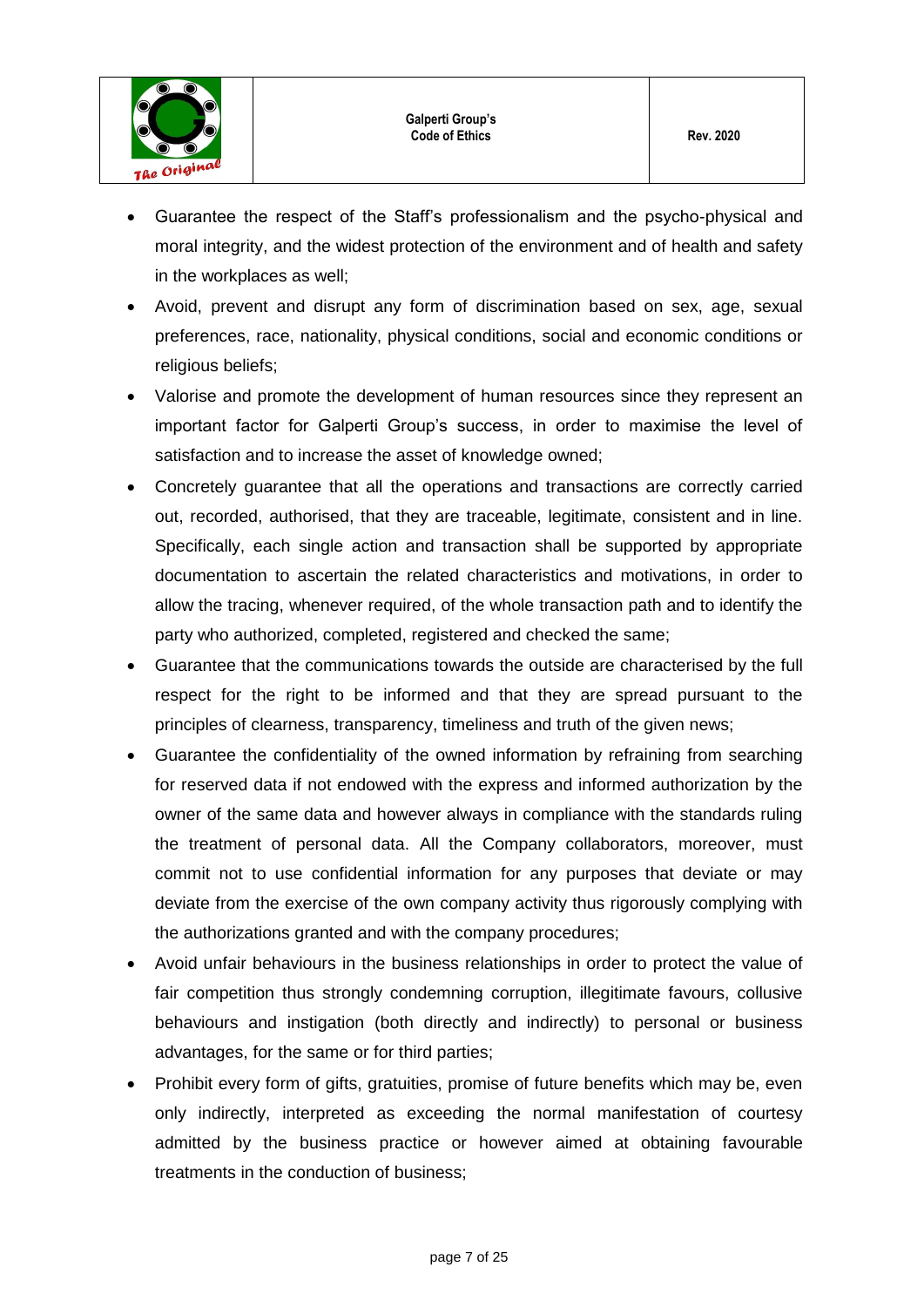

- Establish a clear and constant relationship with all the stakeholders<sup>3</sup>, to allow fully sharing the economic and social value produced and, at the same time, to attentively follow the numerous solicitations originating from both inside and outside the Company;
- Avoid any situations in which the parties involved in the transactions are, or may even only appear as such from outside, in a conflict of interest with one of the Companies belonging to Galperti Group.

#### <span id="page-7-0"></span>**4. BEHAVIOURAL PRINCIPLES IN THE RELATIONSHIP WITH THE STAFF**

Galperti Group acknowledges the importance of Human Resources, which are recognized a fundamental role in the development and in the security of products by requiring professionalism, dedication, honesty and spirit of collaboration.

The Company commits to create working conditions that are functional to the protection of the workers' psycho-physical integrity and to the respect for their moral personality, thus specifically focusing on the compliance with the civil and penal laws regarding their protection and avoiding any kind of discrimination, of illegal conditioning and of unlawful discomfort.

All Galperti Group's Companies commit to adopt the criteria of impartiality, merit, competence and professionalism as concerns any decision regarding the business relationship with the own hired Staff. Any form of discrimination is prohibited when recruiting, hiring, training and paying the Staff.

Top Managers in Galperti Group shall commit to have all the hired Staff and the Collaborators, as for their competences, adopt behaviours that are consistent with the aforesaid principles.

## 4.1 Recruiting, Hiring and Managing Staff

 $\overline{a}$ 

<span id="page-7-1"></span>The assessment of the applications must be performed based on the correspondence between the applicants' professional profiles and the company needs, thus recognizing equal opportunities to all the concerned parties by resorting to methodologies which may

<sup>&</sup>lt;sup>3</sup> This term indicates the "legitimate stakeholders" of a Company and, therefore, a category of individuals, groups o Institutions that establish any form of connection with the companies of Galperti Group and thus contribute to the attainment of the company mission or have an interest in the Company's decisions, influence its success and/or are influenced by the same Group's activities (for instance Suppliers, Customers, Partners, Public Parties, Trade Union Organizations, etc).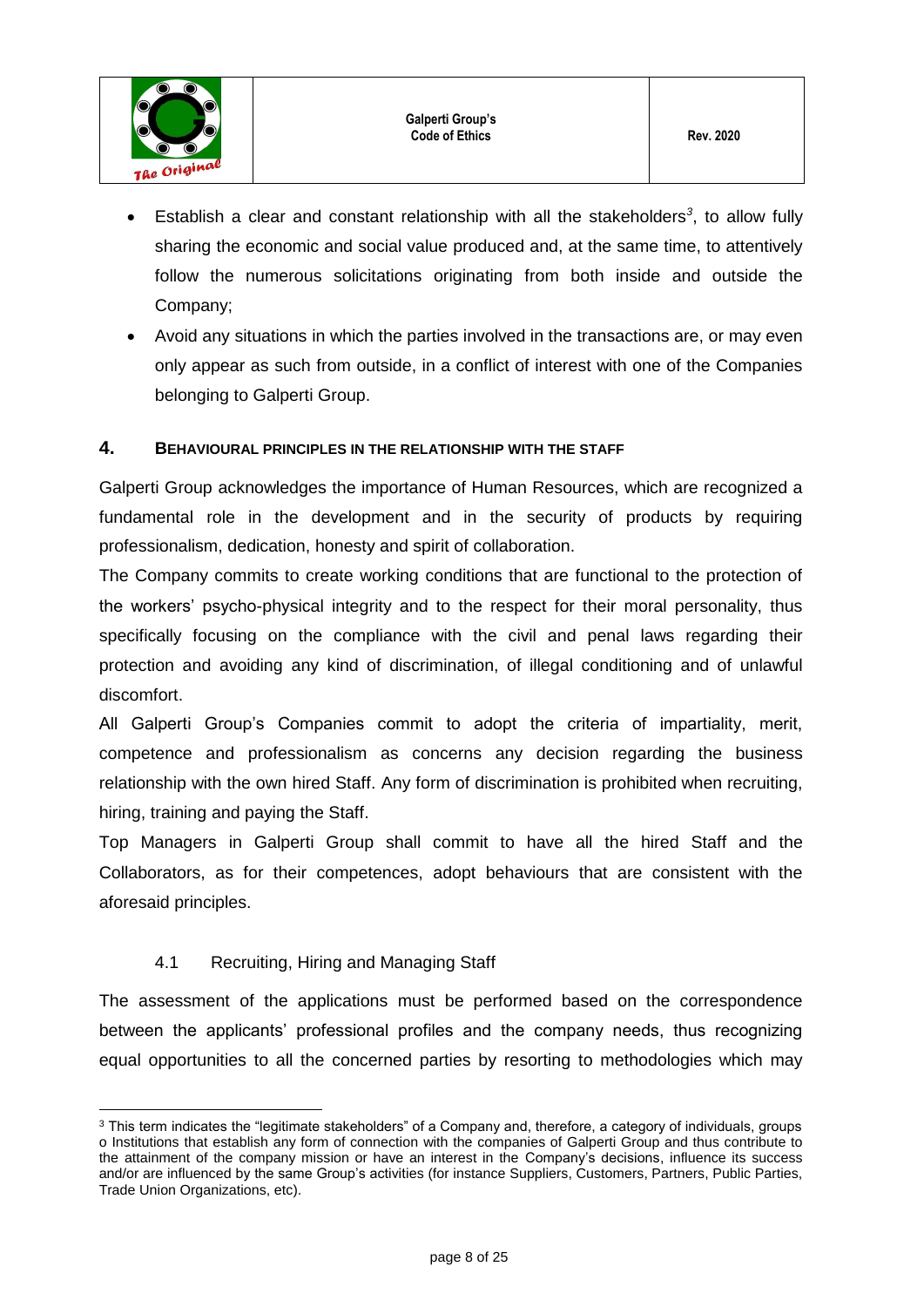

make the applicant's identification and selection process the most objective and targeted possible.

Therefore, Galperti Group condemns and refuses any discriminatory practices in the selection of Staff, and any form of nepotism and favouritism as well, thus availing only of the Staff hired in compliance with the contractual typologies as provided for by the law in force. As a matter of fact, no form of irregular work shall be tolerated.

When establishing a working relationship, all the Employees shall be given information regarding:

- The characteristics of the related company function, the responsibilities assigned to the role and the tasks to be performed;
- The ruling and compensation elements;
- The reference norms, ethical principles and behaviours as provided for in the Organization, Management and Control Model arranged by Galperti Group's Companies.

Such information shall be given to the Employee so that the assignment acceptance may be based on a real awareness of facts. The information required during the recruiting phases are strictly connected with and related to the verification of the professional and psychoattitudinal profile which is being sought for.

Any investigation is expressly prohibited as concerns ideas, political orientation, preferences, habits, personal tastes and, in general, the Staff's private life as provided for by the laws in force. The Employee's privacy is guaranteed pursuant to the standards for the treatment and keeping of personal data as provided by EU regulation 2016/679 in force since 25 May 2018 (GDPR).

Access to assignments or tasks is defined by considering the single individual competences and skills, based on merits and in connection with the special needs of each single Company in Galperti Group, without any form of discrimination. Therefore, the Staff management and development processes and the related decisions (promotions, transfers, assignations or incentives) are based on the real correspondence between the individual profiles and the planned or however reasonably required objectives.

Any form of abuse shall be expressly forbidden as concerns authority and coordination positions, as well as any form of sexual harassment or any psychologically violent, oppressive or injurious behaviours against the personal and professional dignity and the worker's psycho-physical health, perpetrated against the same by the own managers and/or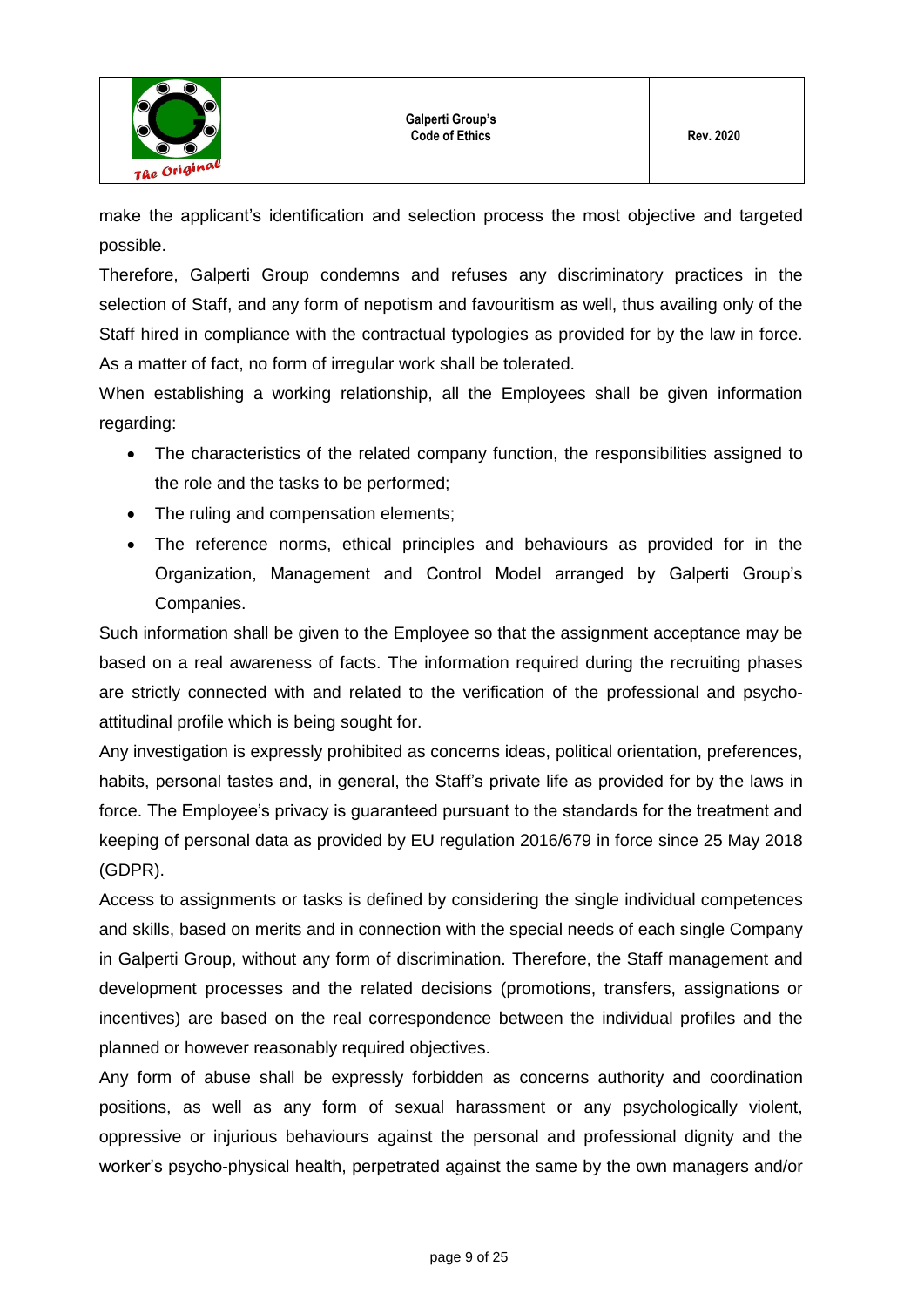

colleagues, regardless of the fact that the same may fall within the commonly accepted definition of *"mobbing".*

To this purpose, Top Managers and the People Responsible for the decision-making centres prevent and actively fight the onset of the aforesaid phenomena. Conscious and voluntary inaction shall be considered as equivalent to committing the acts from a disciplinary point of view.

Consistently with the work general efficiency criteria, all organizational flexibility forms are promoted if aimed at streamlining the management of maternity and, in general, of childcare. The Director and/or the employed Party shall participate in the discussions and in the making of the decisions which are functional to the attainment of the company objectives in an environment characterised by fair collaboration and judgment independency.

## 4.2 Struggle against Irregular Labour

<span id="page-9-0"></span>Galperti Group does not tolerate any form of irregular labour or employment of persons irregularly residing in the territory of the Italian State (without residence permit or with expired or revoked residence permit) and assures, through the specific control procedures, the monitoring of the regular permanence of its own Staff from Third Countries (Other than EU countries).

## 4.3 The Staff's Obligations

<span id="page-9-1"></span>The relationship between Galperti Group Companies and all the Staff is characterised by trust and utmost collaboration. Al the Staff shall contribute to maintain the mutual respect of each single individual's dignity, honour and reputation.

Therefore, the Staff shall comply with the general behavioural criteria here below:

- The Employee shall act loyally, in compliance with the obligations as set forth and signed in the work contract, with what provided for in this Code of Ethics and with the contents in the specific Organization and Management Model adopted by Galperti Group's Companies, thus also guaranteeing high standards in the services rendered.
- The Employee shall conform the own activities in accordance with correctness, efficiency and effectiveness criteria and shall avoid any behaviours which may affect the assets – both tangible and intangible ones – belonging to Galperti Group, the company management, the relationship with the concerned parties and the same Group's image.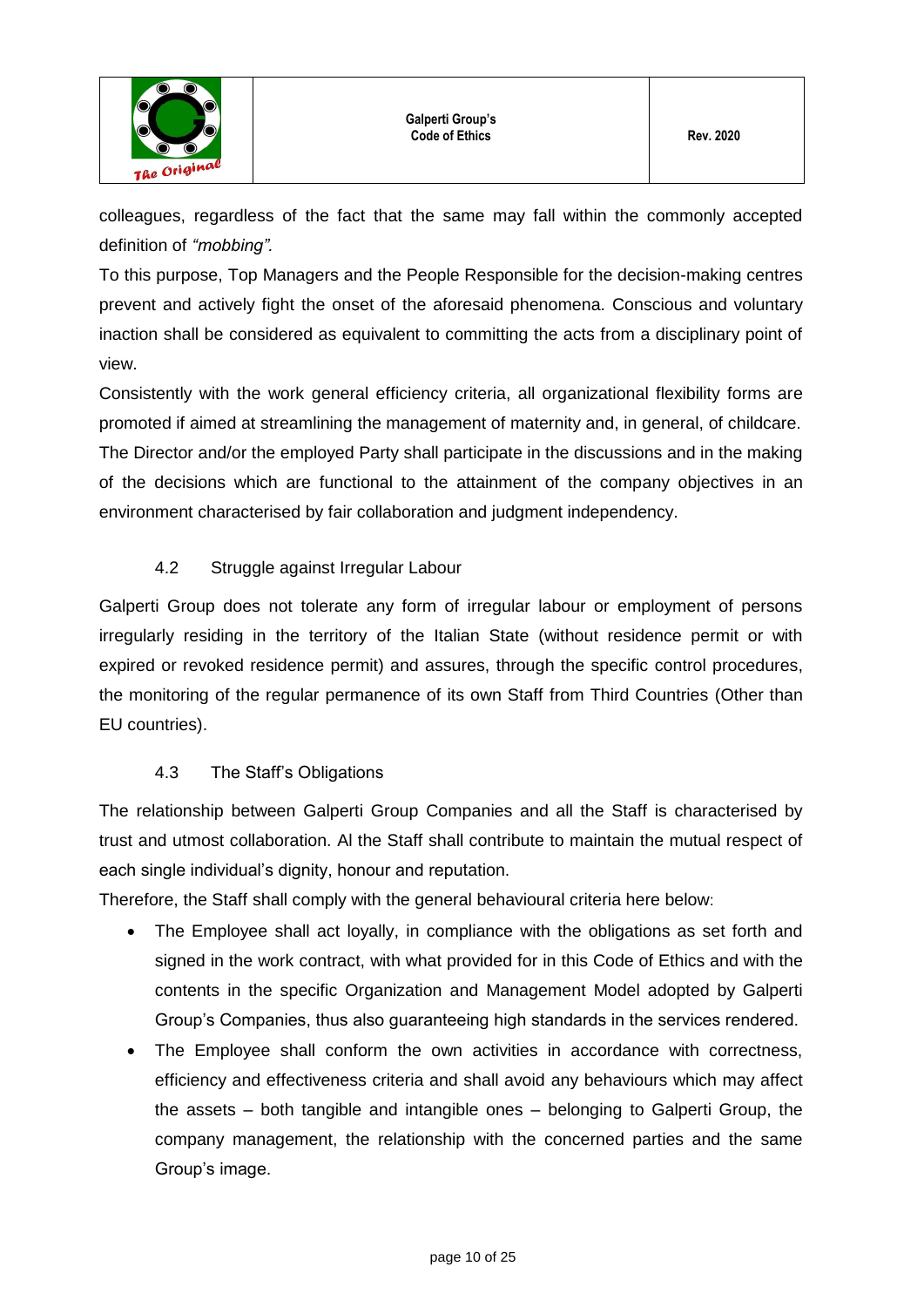The decisions which the Employee makes shall be based on the principles of a healthy and prudent management, by carefully assessing all the potential risks, and understands that the own personal decisions contribute to the attainment of positive company results.

More specifically, all the Staff commits:

- Not to accept gifts, benefits, gratuities, courtesy acts and hospitality, so as to compromise the company image and to be interpreted as aimed at attaining a favourable treatment which is not legitimate and/or defined by the market laws or by the common business practices. The only gifts or gratuities which may be accepted are those having a moderate value and which, however, do not appear such as to influence the receiver in his/her decisions;
- To drive the own company activities in accordance with the principles of professional strictness – adjusted to the responsibilities assigned – of transparency, honesty and, particularly:
	- o With the utmost accounting and managerial correctness;
	- o With legitimacy from the formal and substantial point of view;
	- o With complete and transparent information;
	- $\circ$  With full and active collaboration with the competent Authorities which the Company may have contacts with;
- To avoid any situations which may originate conflicts of interests (for instance, joint interest sharing with Suppliers or Customers) by refraining from taking advantage from business opportunities or information which they may have come to know while performing the own activities. In case of a conflict of interest with a Company of the Galperti Group, the worker commits to immediately inform the own line manager;
- To know and implement what provided for by the company policies as concerns safety, confidentiality and dissemination of information regarding the Group's Companies. To this purpose no distribution of information is allowed if such information is unavailable to third parties or which was never disclosed to the public, there including the information obtained in a confidential way during the office activities, for private purposes or interests;
- To acknowledge and comply with the internal procedures, thus guaranteeing that all practices are appropriately documented – by using a clear and comprehensive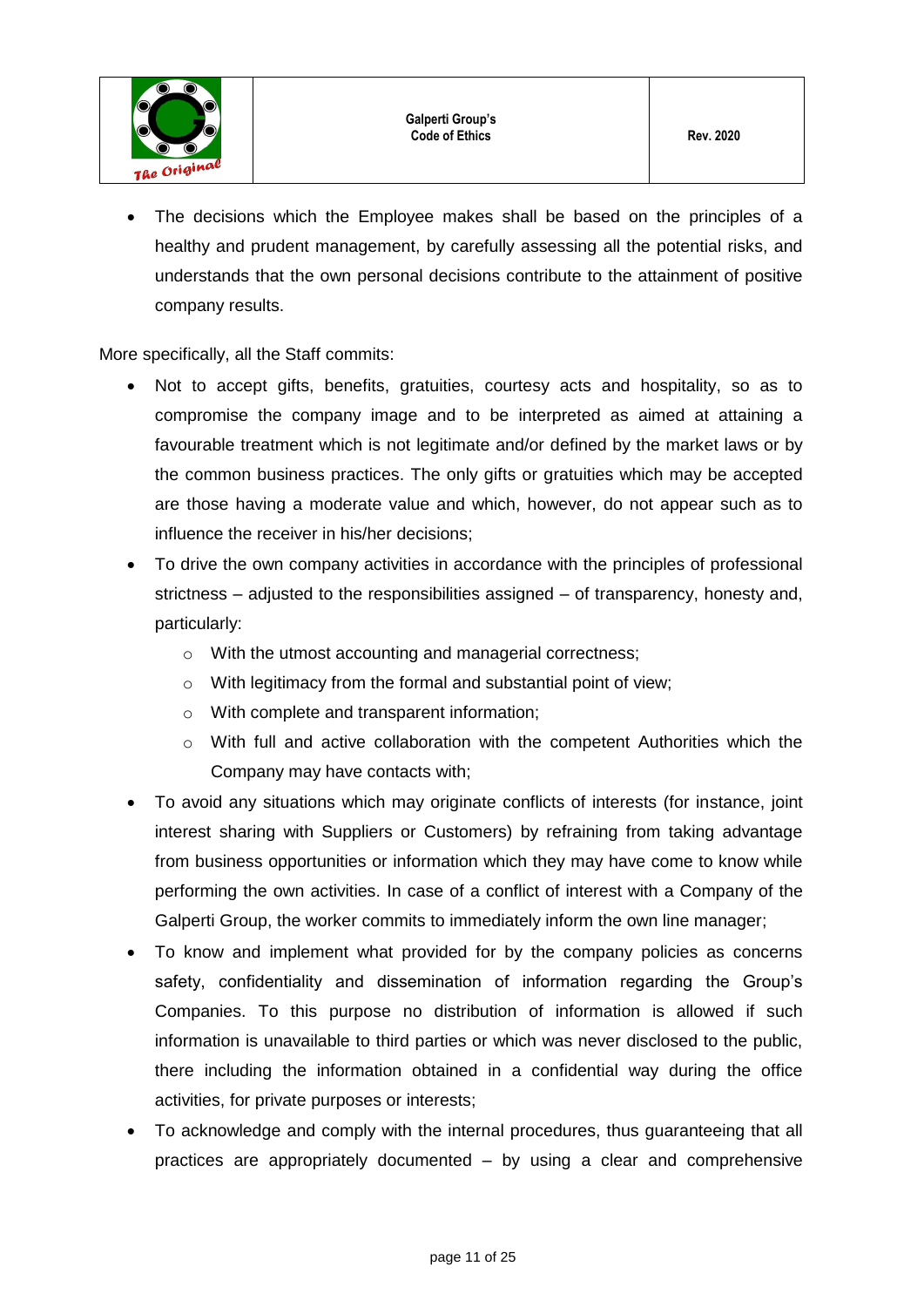language – and traceable, so as to allow possible checks by the people in charge, by the competent Authorities or by however authorised parties;

 Not to use any company assets of any kind for private purposes and not to transfer them, even temporarily, or however make them available to third parties. In every case, the assets as here above must be used only for the attainment of the company purposes. The companies of Galperti Group however reserve themselves the right to prevent inappropriate and/or illegal use of the own assets and facilities by implementing the opportune control systems.

With special reference to IT applications, all the Staff hired by Galperti Group's Companies commit to use only the hardware and software equipment which is made available to the same and exclusively for the purposes connected with the performance of the own tasks and, however, in compliance with the provisions set forth by the own Company.

Finally, all Staff also commits:

- To comply with the rules for the use of e-mail and for web surfing, and to comply with all the provisions as well which regard the company IT safety, in order not to compromise the functionality of the company network physical components and the protection level for the intangible components of the IT systems;
- To refrain from abusively duplicating the programs installed on the company PCs;
- Not to surf the websites reporting contents related to pornography or children's pornography and not to keep files of the kind on the company PCs.

Galperti Group prohibits and expressly condemns any behaviour abusively accessing a thirdparty IT system or altering the working of IT systems and/or the handling of the data contained therein.

## <span id="page-11-0"></span>**5. BEHAVIOURAL PRINCIPLES IN THE RELATIONSHIP WITH THE PUBLIC ADMNISTRATION**

## 5.1 Conflicts of Interests and Prohibitions

<span id="page-11-1"></span>For the purposes of this Code of Ethics, Public Administration means all the Public Bodies and all the Independent administrative Authorities<sup>4</sup>, and all the Parties  $-$  being a physical or a

 $\overline{a}$ <sup>4</sup> For instance: the Antitrust Authority (AGCM), Consob, the Authority for the Survey on Public works, service and supply Contracts (AVCP), the Authority for Electric Energy and Gas (AEEG), the Privacy Guarantor, the Bank of Italy, etc.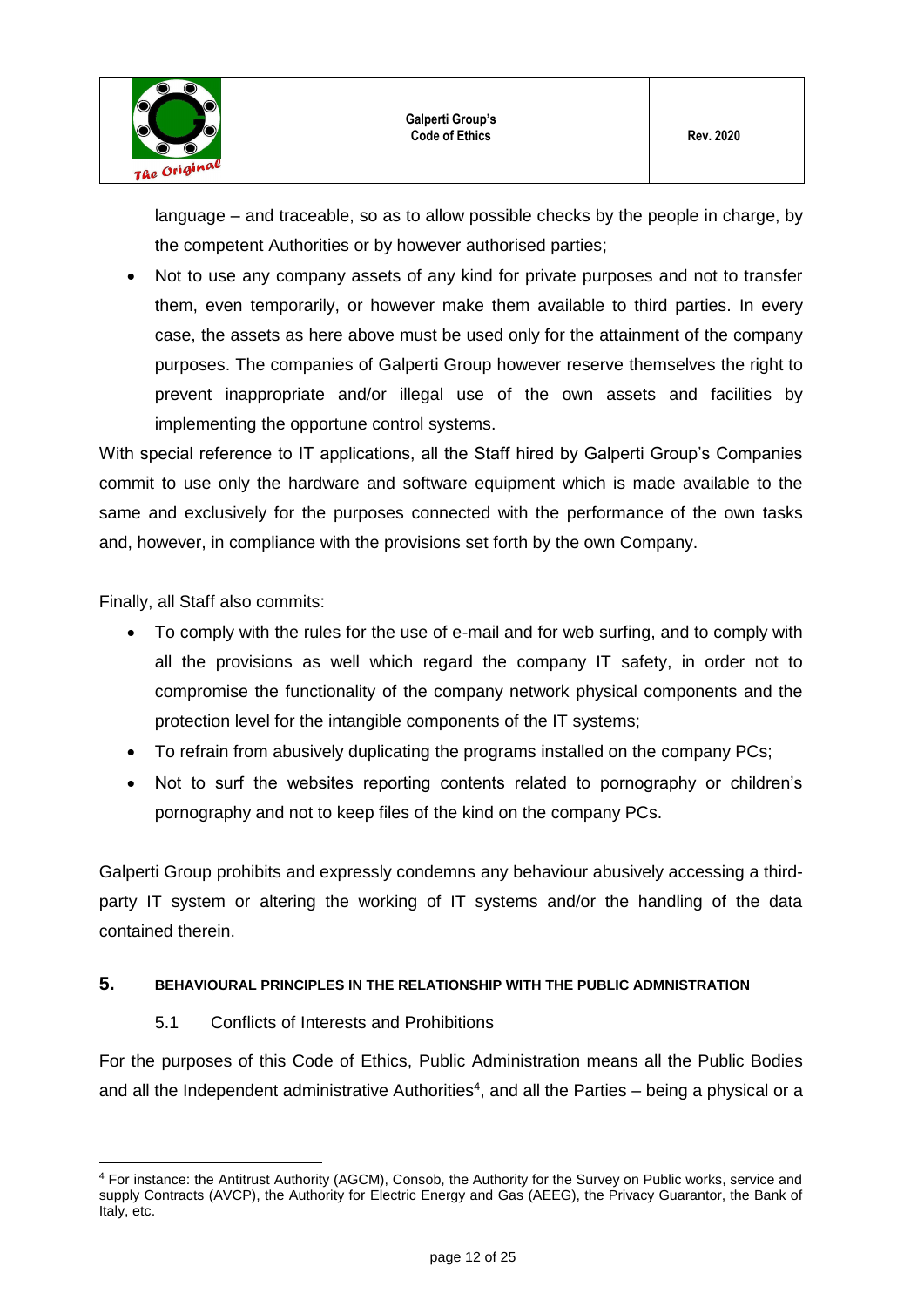

juridical person – acting as Public Officials or People in charge of the public service<sup>5</sup> e.g. as a member of any Body of the European Union or as a EU official or as an official from a foreign Country.

Again, pursuant to this Code of Ethics, the definition includes also all private-law entities in public control<sup>6</sup>, as they fulfil a public function for the protection of the general interests, such as public service Dealers and the Companies having fully public or mixed capital.

The relationships of all the Galperti Group's Companies with the Public Administration, the Public Officials and the parties in charge of performing a public service must be inspired by the principles of professional correctness and efficiency, and by the strictest compliance with the applicable legal provisions and they cannot in any way compromise the integrity or the reputation of the Compamy or of the Galperti Group. Moreover, it is expressly prohibited to avail of third-party work to exercise pressures and/or to act as intermediaries for the exchange of any utility or benefit between the parties belonging the Galperti Group and the Public Officials or the People in charge of a public service.

Particularly, all the Staff and whoever acts in the name and on behalf of one of the Companies in Galperti's Group – or who are functionally connected thereto – shall preliminary verify any possible conflicts of interest with the P.A. according to the control procedures envisaged by the same and, in any case, they shall abstain:

- From offering or promising, also by means of third parties, money or other utilities<sup>7</sup> to Public Officials or to People in charge of the public service or to their relatives/the like or to other parties living together or however connected, in order to influence their work;
- From searching for or illegally establishing personal working relationships, influences, interferences aimed at exercising an influence, either directly or indirectly, on the impartiality of the parties belonging to the Public Administration;
- From using or presenting false statements, documents or whatever showing untrue things, e.g. omitting information to attain, in the interest and/or to the benefit of one of

 $\overline{a}$ <sup>5</sup> Pursuant to the specific definitions given in the Organization, Management and Control Model, Special Part.

<sup>&</sup>lt;sup>6</sup> Art. 1, paragraph 2, letter C) lgs. D. 39/2013 defines the "private-law entities in public control, the companies and the other private-law entities carrying out administrative functions, activities of production of goods and services in favour of public administrations or of administrations for the management of public services, submitted to control as per article 2359 c.c. from public administrations, or the entities in which public administrations, even without shareholding, are recognized powers to appoint leaders or organs' components".

<sup>7</sup> Pursuant to the definition accepted by the law: and, therefore, a utility is intended as an opportunity of a commercial type or advantages of a political nature, as well as sexual performances or promise of staff hiring, and so on.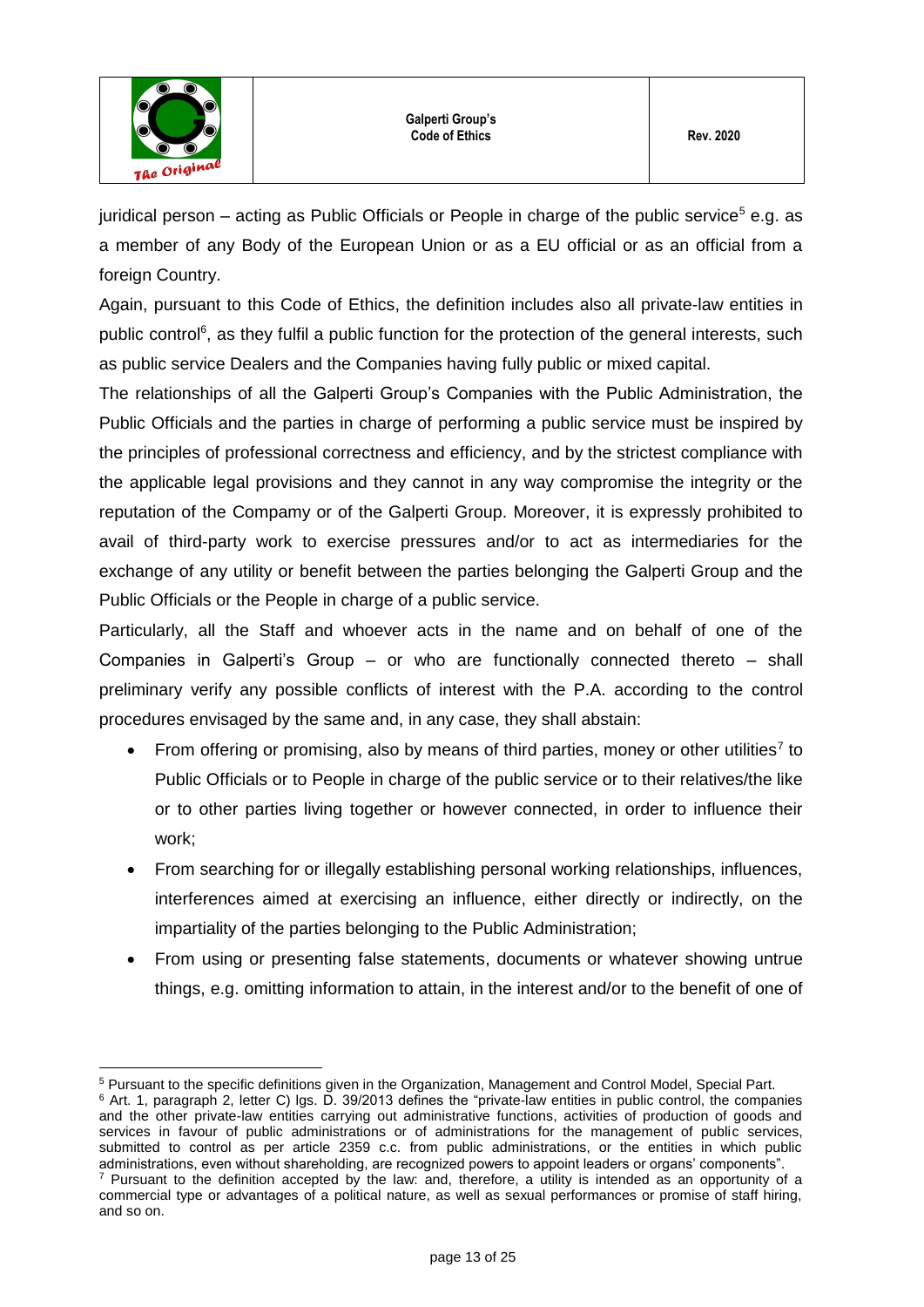

Galperti Group's Companies, contributions, funds and other State or EU financing or whatever from any other Public Body;

- From using the contributions, funds and financing as here above once asked for and legally obtained – for any uses differing from those which they were assigned for;
- From destroying or altering registrations, minutes, accounting books and any type of document the Judicial Authorities or any other Surveillance Authorities may require, as well as from telling lies or persuade other people to commit such behaviours. In case of inspections all the documents shall be made available in a spirit of collaboration;
- From keeping a deceptive behaviour which may induce the Public Administration or any other Public Bodies to make mistakes in the economic assessment of the offered products or services or however to implement artifices or tricks in order to obtain financing from the State, the Public Bodies or the European Union.

Moreover, whoever receives explicit or implicit requests for benefits of any kind by any parties in the Public Administration or by any other people who may be connected to the same, must immediately implement the special behavioural principles as identified in the adopted Organization and Management Model, Special Part, and shall also commit to:

- Suspend every type of relationship and connection with them;
- Inform the Surveillance Body in writing.

## 5.2 Gifts and Gratuities

<span id="page-13-0"></span>The following shall not be allowed to be offered to Public Officials or People in charge of a public service or any Parties who may be connected with them because they are relatives, or partners: any forms of gifts, gratuities, promise of any possible current or future benefit which may be, even only indirectly, interpreted as exceeding the normal manifestations of courtesy admitted in the business practice (for instance: gadgets) or, however, aimed at obtaining favourable treatments in the business performance.

The only accepted forms of courtesy must fall within the moderate value concept expected from civil servants' code of behaviour and must be aimed at promoting the image a Group's Company complying with internal authorization and control procedures.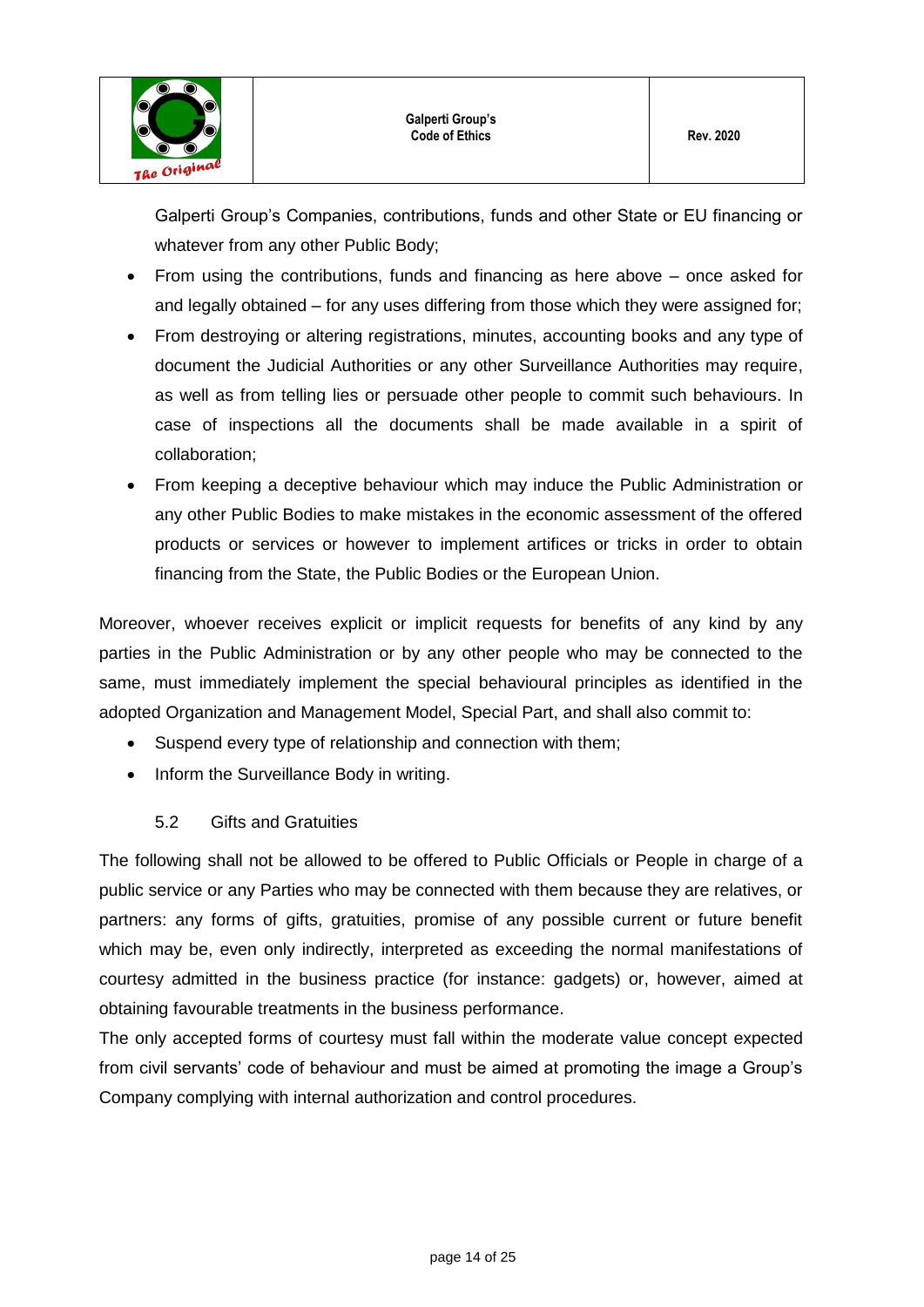

## <span id="page-14-0"></span>**6. BEHAVIOURAL PRINCIPLES IN THE RELATIONSHIP WITH CUSTOMERS, SUPPLIERS AND CONSULTANTS**

Without prejudice to Galperti Group's priority objective of fully meeting the needs of the own contractual counterparts – thus creating a strong relationship inspired by the values of legality, correctness, efficiency, availability, mutual respect and courtesy – the Group's Companies shall not establish any relationship, both directly and indirectly, with the people who are known or reasonably suspected to belong or to be connected to Mafia-type criminal organization or have criminal connections, and, more in general, of all the parties who operate outside of legality.

More specifically, based on the known information or on such information which may be known in compliance with the laws in force, when selecting the parties with whom business relationships may be kept it is forbidden to establish and maintain any relationships:

- With the parties implicated in criminal activities, specifically connected with the offences as provided for in the Legislative Decree no. 231/2001 and, however, with the parties who do not have the required requisites of seriousness and dependability;
- With the parties who, also indirectly or abroad, hinder the development of the human person by not complying with the human person fundamental right as they are guaranteed by the Italian Constitution and recognized by the European Convention for the protection of Human Rights (for instance by exploiting child work, favouring the migrants' trafficking, etc.);

Moreover, it is expressly prohibited to:

- Render services to the benefit of Business Partners or Consultants which may not be appropriately justified within the context of the mutual interest relationship created with them;
- Grant compensations or fees to the benefit of external Collaborators and/or Consultants which may not be appropriately justified or which are not proportioned – even with reference to the applicable general market conditions – to the typology and the duration of the task assigned, particularly if addressed to parties that are even indirectly connected to representatives in the Public Administration.
- Present gifts and gratuities in violation of the internal authorization and control procedures and of the normal commercial practice of courtesy.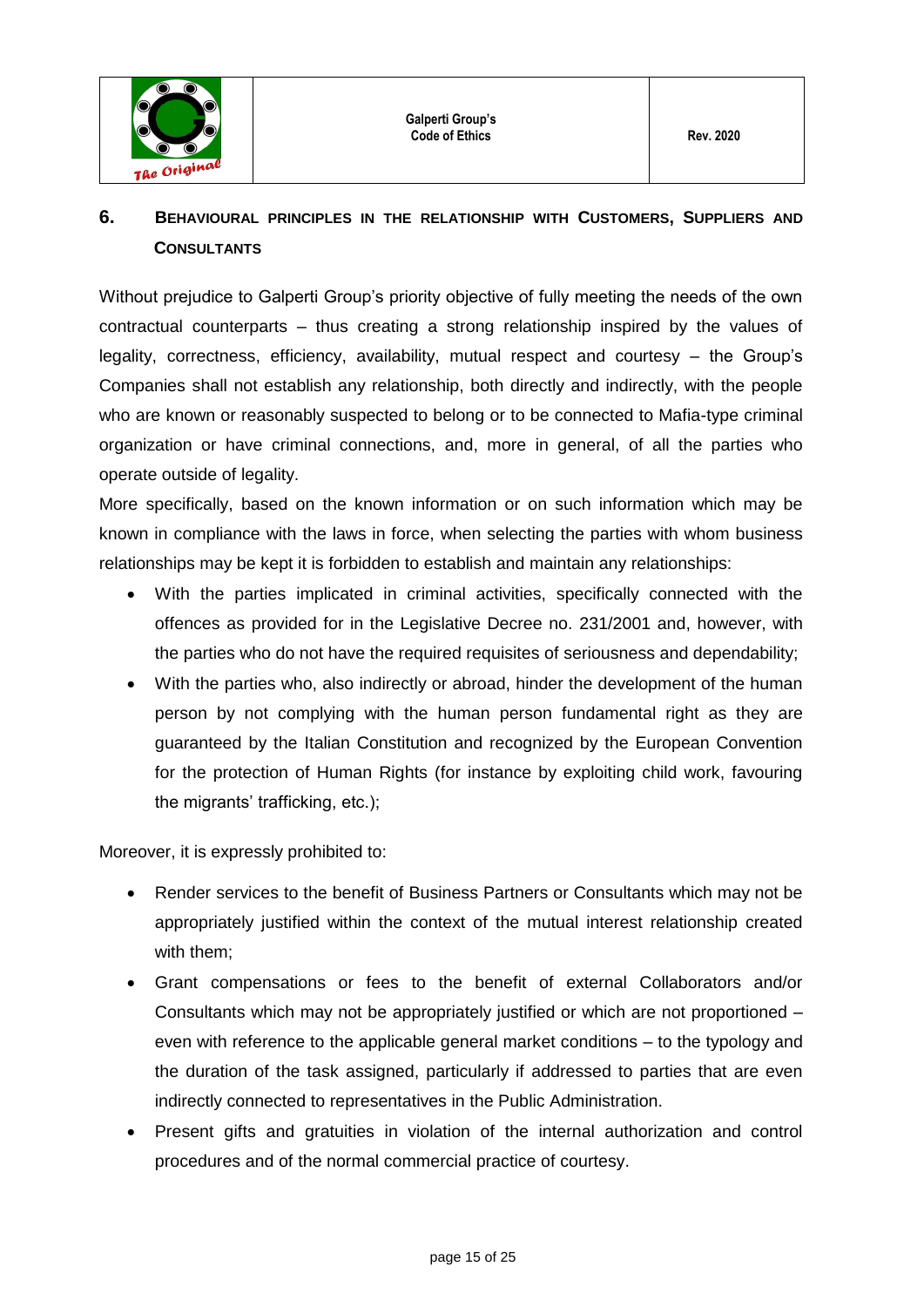

All purchases to the benefit of Galperti Group's Companies must be completed in accordance with the criteria of loyalty, honesty, confidentiality, diligence, professionalism and transparency.

Transparency in the relationship with the Suppliers and in the general purchase process is guaranteed through:

- The adoption of pre-determined criteria to select the suppliers;
- The adoption of standard modalities to manage the relationship with the Suppliers, considering both their technical-economical dependability and the principles of corporate responsibility which they are inspired by;
- The separation of the roles between the organization unit requiring a supply and the unit arranging for the contractual accommodation;
- An appropriate traceability of the selections made by keeping the documents regarding the contractual relationship in compliance with the laws in force and with the internal procedures adopted by Galperti Group's Companies;
- The immediate reporting of any unjustified alteration of the normal business relationships to the Surveillance Body;
- The prohibition to accept or offer goods, services, gifts or gratuities exceeding the normal business practice to other company's staff or from the latter, in order to obtain relevant benefits for oneself or for a company of the Group.

## <span id="page-15-0"></span>**7. BEHAVIOURAL PRINCIPLES RELATED TO ACCOUNTING, FISCAL, FINANCIAL AND ADMINISTRATIVE ACTIVITIES**

All the parties (particularly the Directors, the Auditors, the Employees and/or the Consultants) who, for any reason, also as mere data providers, are involved in the budget arrangement process, in the accounting documents or however in the documents representing the economic, balance-sheet or financial situation of a company of the Galperti Group, shall rigorously comply with the principles of truth, accuracy, completeness, clearness and transparency of the data and the accounting processing given or reported. All those involved in any capacity whatsoever in the process of formation and/or preparation of the tax returns of a Group company are required to observe correct behaviour, in compliance with the civil and fiscal rules, the applicable accounting standards, the IT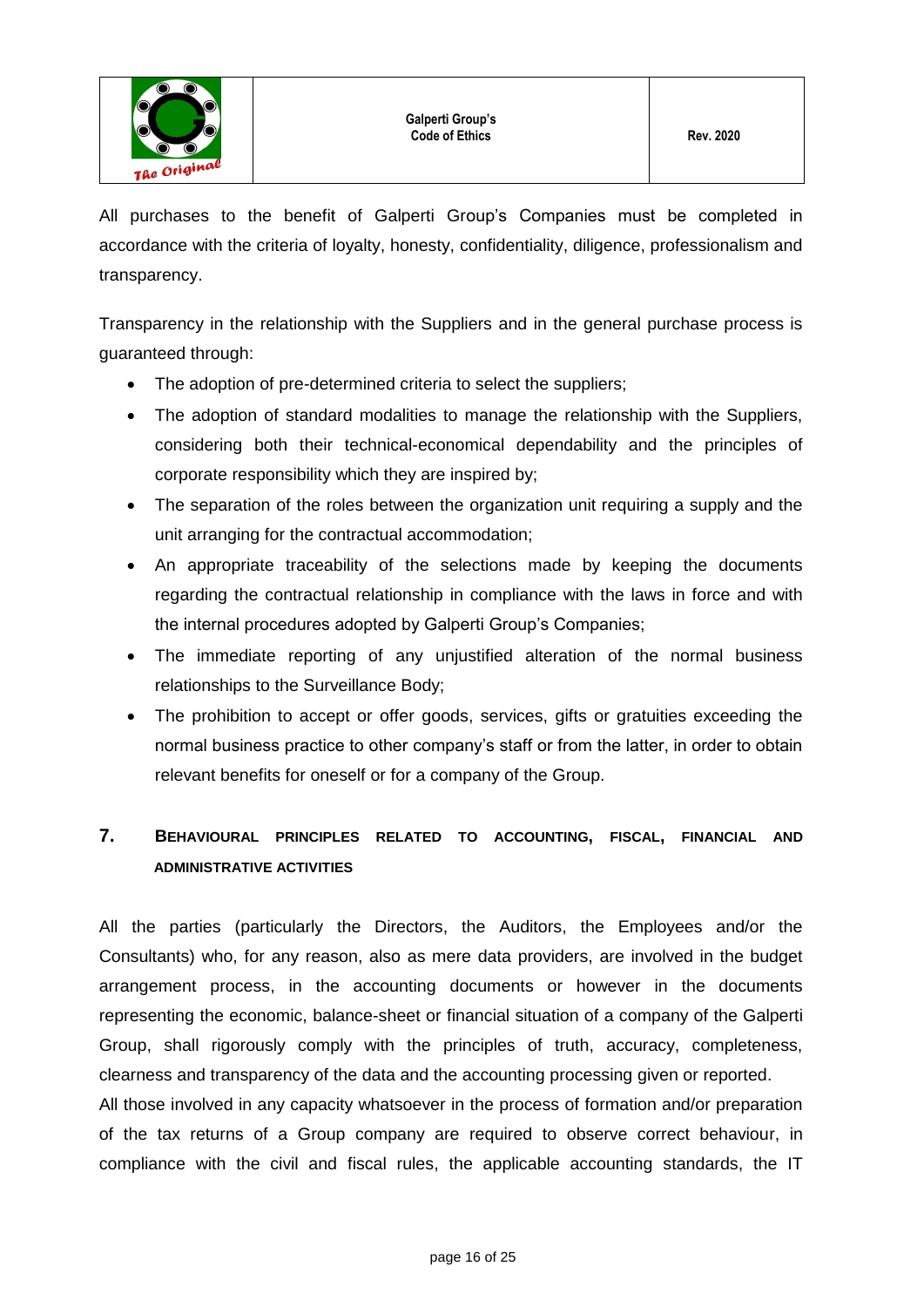

procedures, the administrative-accounting tules of the Company, in compliance with the organization, management and control model.

Appropriate documentation must be kept for each single operation to support the activities performed in way that can be always possible to:

- Easily allow the accounting reporting;
- Precisely trace and reconstruct the operation and the effectiveness of the same;
- Identify the correct accounting process, consistently with what resulting from the duly kept documents;
- Trace and check the responsibilities assigned to the single parties.

It is mandatory to all staff refrain from any form of behaviours, either an action or an omission, which may violate – both directly and indirectly – the principles as here above and It is necessary to cooperate for the correct representation in the books of the company activies as per the applicable accounting principles. In case the Staff of Galperti Group's Companies acknowledged any omissions, falsifications, or negligence regarding the accounting or the documents that support the accounting reports, specific and detailed reports of unlawful facts can be made to the Supervisory Body in accordance with the procedures set out in the Organization, management and control model and in compliance with the law n. 179/2017.

The Financial Statements of all the Group's Companies rigorously comply with the general principles of a truthful and correct representation of the balance-sheet, economic and financial situation, in full respect of the laws in force. It is forbidden to set out relavant material facts that do not correspond to the truth, even though they are merely being assessed, and to omit information or hide data in a direct or indirect violation of the standard principles and of the behavioural principles as specifically identified in the Organization, Management and Control Model, Special Part.

## <span id="page-16-0"></span>**8. BEHAVIOURAL PRINCIPLES IN THE RELATIONSHIPS WITH THE PUBLIC**

Galperti Group is aware of the fundamental role it plays for the development in the socioeconomic and environmental context where the same operates, and thus identifies the own strategic selections and the intervention areas towards the Public consistently with the own company and business objectives.

Therefore, in general terms, all the Group's Companies promote:

• The compliance with ethical, juridical and corporate responsibility principles which have a social impact, by fostering the public wellbeing and health;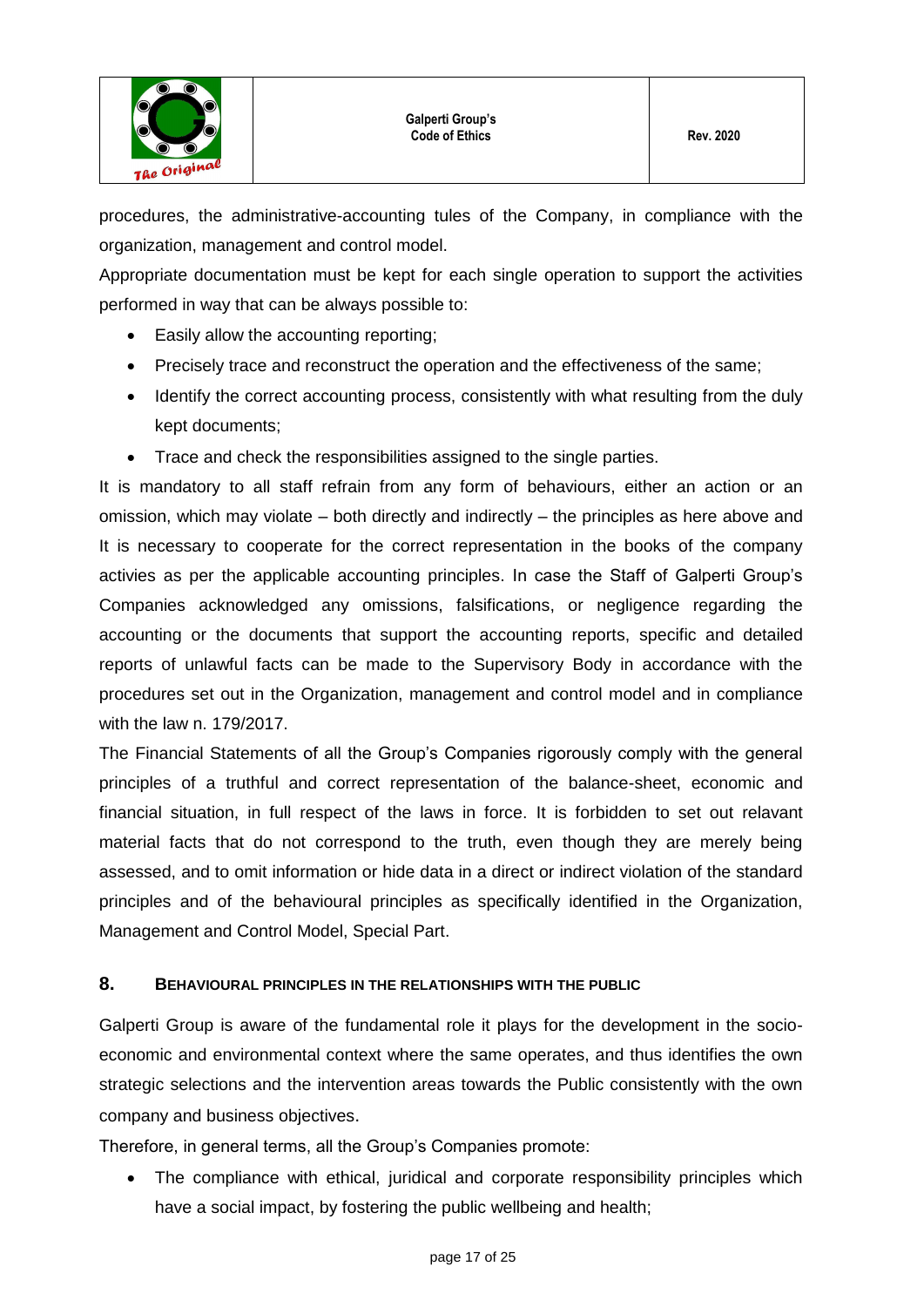

- The single individual's awareness of the importance and the impact that company behaviours have on the social and environmental spheres when they respect such principles, and, on the contrary, the social implications that possible incorrect behaviours would involve for all the interested parties;
- The commitment to comply with such ethical behaviours intended as both a fundamental component of the company growth and as the focus for the Group's positive image towards the Public;
- The integration of social and environmental problems when identifying the Group's own strategies.
	- 8.1 Social Policy

<span id="page-17-0"></span>Galperti Group's Companies fix objectives consistently with those for the development of the Public and of the environmental context, as specified here above, also through the support and the promotion – through liberal funding, sponsorships, donations – of humanitarian and solidarity, cultural and sports initiatives.

## 8.2 Relationships with Political Parties and Associations

<span id="page-17-1"></span>Galperti Group's Companies do not finance – in any way – and do not distribute any contributions to political parties, their representatives or candidates, to foundations or movements having political objectives, neither in Italy nor abroad. The aforesaid prohibition does not comprise the funds distributed to Foundations, Institutions or Associations which pursue the objectives connected with the scientific research or which promote humanitarian and solidarity initiatives.

## 8.3 Relationships with the Mass Media

<span id="page-17-2"></span>The behavioural criteria in the relationships with the mass media – at local, national and International level – shall be characterised by the utmost clearness, correctness and timeliness in spreading the news. Particularly, it is never allowed to spread false, misleading news or those which do not respect third-party honour.

To this purpose, the fundamental principle of moderation shall be applied to avoid, during any interview, the use of insults or inconvenient expressions/comments which may be considered slanderous and negative for third-party decorum.

The communication on behalf of one of Galperti Group's Companies is characterised by the respect for the right to information, for the laws and the regulations in force.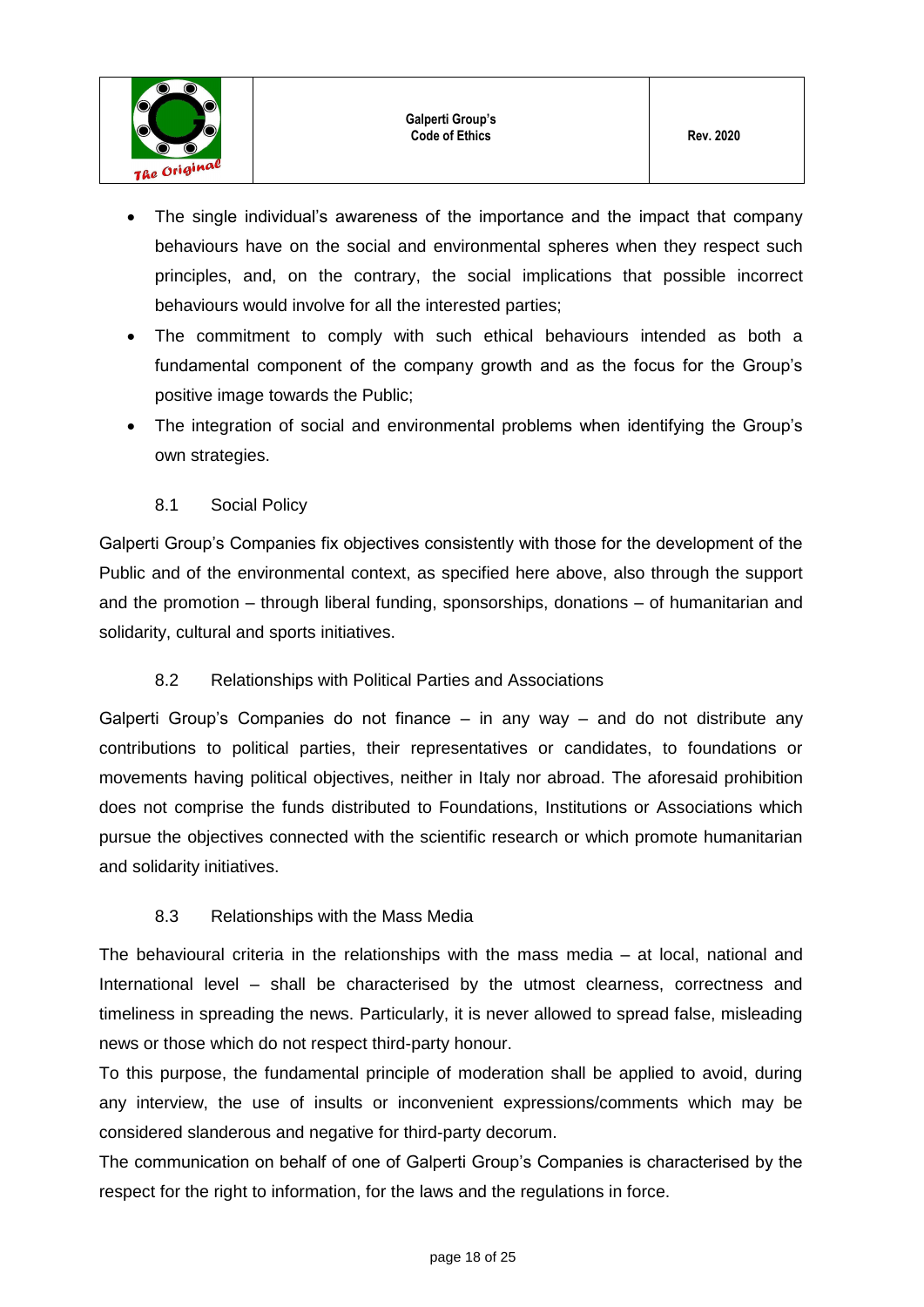

The relationships with the press and the other mass media are inspired by the equal treatment principle as concerns the timeliness in the spreading and in the completeness of the news. All the relationships with the mass media must be agreed preventively with the Chairman of the Board of Directors of the Company.

As concerns the Galperti Group's Companies' activities, the Staff does not autonomously establish any relationships with Press organs or with other mass media and refrains from public statements, even in the form of mere explanations, which may impact on the Company's or the Group's image without a preventive authorization of the Chairman of the Board of Directors of the company.

## <span id="page-18-0"></span>**9. PROTECTION OF HEALTH AND SAFETY IN THE WORKPLACE**

Galperti Group understands the importance to guarantee the best conditions of health, hygiene and safety in the workplace and commits to promote and to spread among the own Staff a culture of safety and health in the workplace by developing risk awareness and implementing the required prevention measures, in order to preserve a healthy workplace, both the Staff's and Third Parties' health, safety and security when they have access to the places where the Group's Companies have legal right to, thus minimizing the risks of an accident.

compliance with the provisions as given in the Legislative Decree no. 81/2008 and the following modifications and integrations – both at top managers' level and by all the company employees who play important roles within the Company as concerns health and safety – are - as follows:

- Avoid risks;
- Assess the risks which cannot be avoided;
- Fight risks where they may originate;
- Adjust men's work, particularly as regards the conception of the working places and the selection of the working equipment and of the working and production methods, specifically in order to alleviate repetitive and monotonous work and to reduce the effects which these works may have on human health;
- Consider the level of technical evolution;
- Replace what is dangerous with what is not or with what is less dangerous;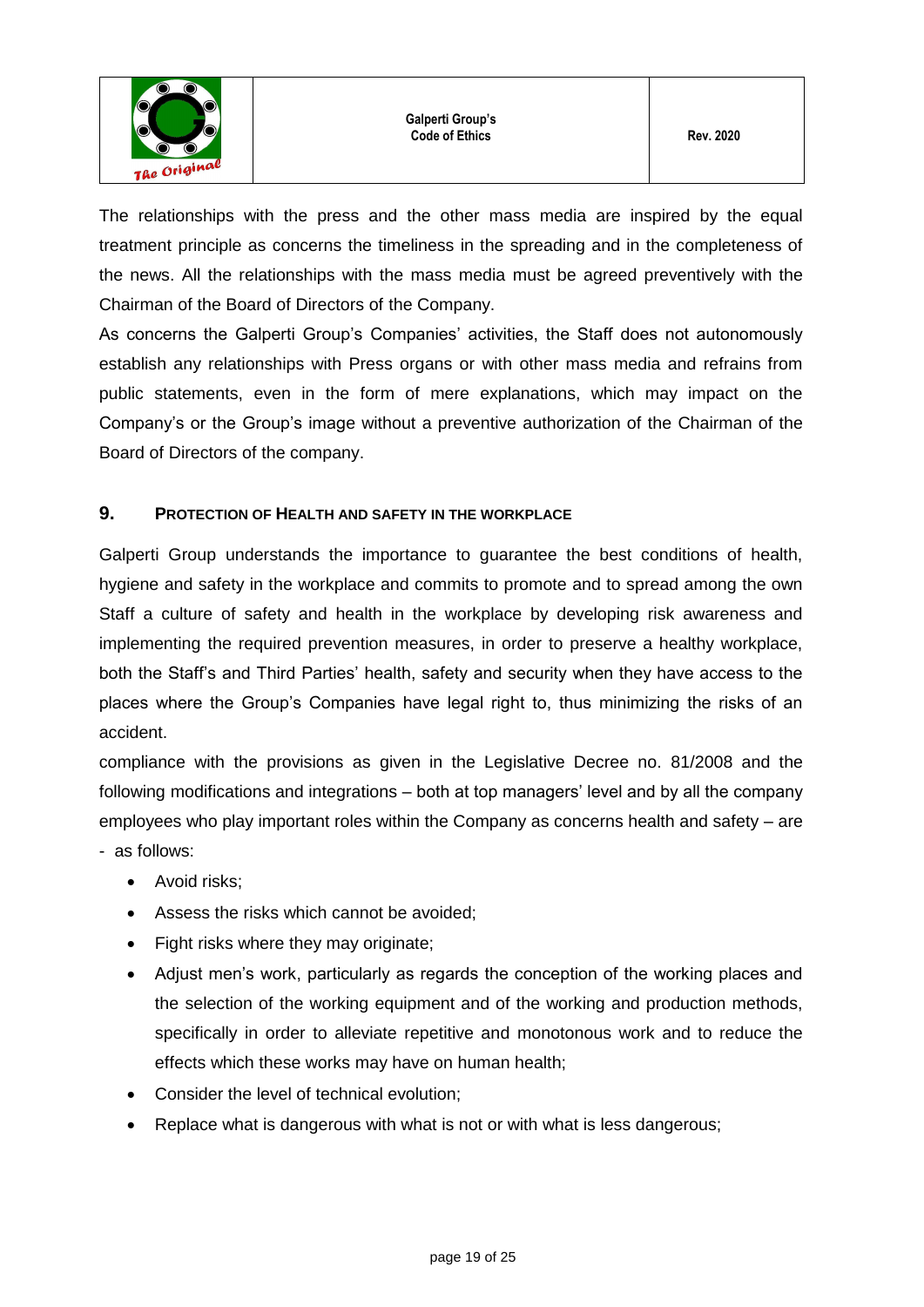

- Plan prevention by aiming at a consistent complex to integrate technique, work organization, working conditions, social connections and the influence of factors on the environment;
- Prioritize collective protection measures compared to individual protection measures;
- Give appropriate instructions to the workers.

To this purpose, Galperti Group commits to:

- introduce and update an integrated health and safety management system complying with the best international standards:
- Introduce and update an integrated risk management system, safety and resources to be protected by controlling and updating the working methodologies;
- Arrange appropriate training and information interventions;
- Prioritize the questions related to safety and hygiene in the work place and the environment throughout all the phases of the activities;
- Operate and have everybody operate in compliance with the Law and with the standards in force as concerns safety and the environmental protection and as regards the workers' rights;
- Identify and assess risk factors, and implement the required collective and individual protection measures as well, and the safety and health of the work place by providing all the workers with the required information and the appropriate individual protection devices.

The company people who play fundamental roles for the purposes of health and safety, as identified by the reference legal standards in force, commit to comply with the norms and the obligations as originating on the issues of prevention and protection, however establishing excellence objectives which go beyond the mere fulfilment of the standard provisions, being fully aware of the value represented by the protection of the individual's health, safety and wellbeing.

## <span id="page-19-0"></span>**10. PROTECTION OF THE ENVIRONMENT**

Galperti Group adopts company policies respecting the protection of the environment and of the surrounding landscape as well as the peculiarities of the territory where it is operating and, particularly, undertakes:

 to introduce and update an integrated environmental management system complying with the best international standards: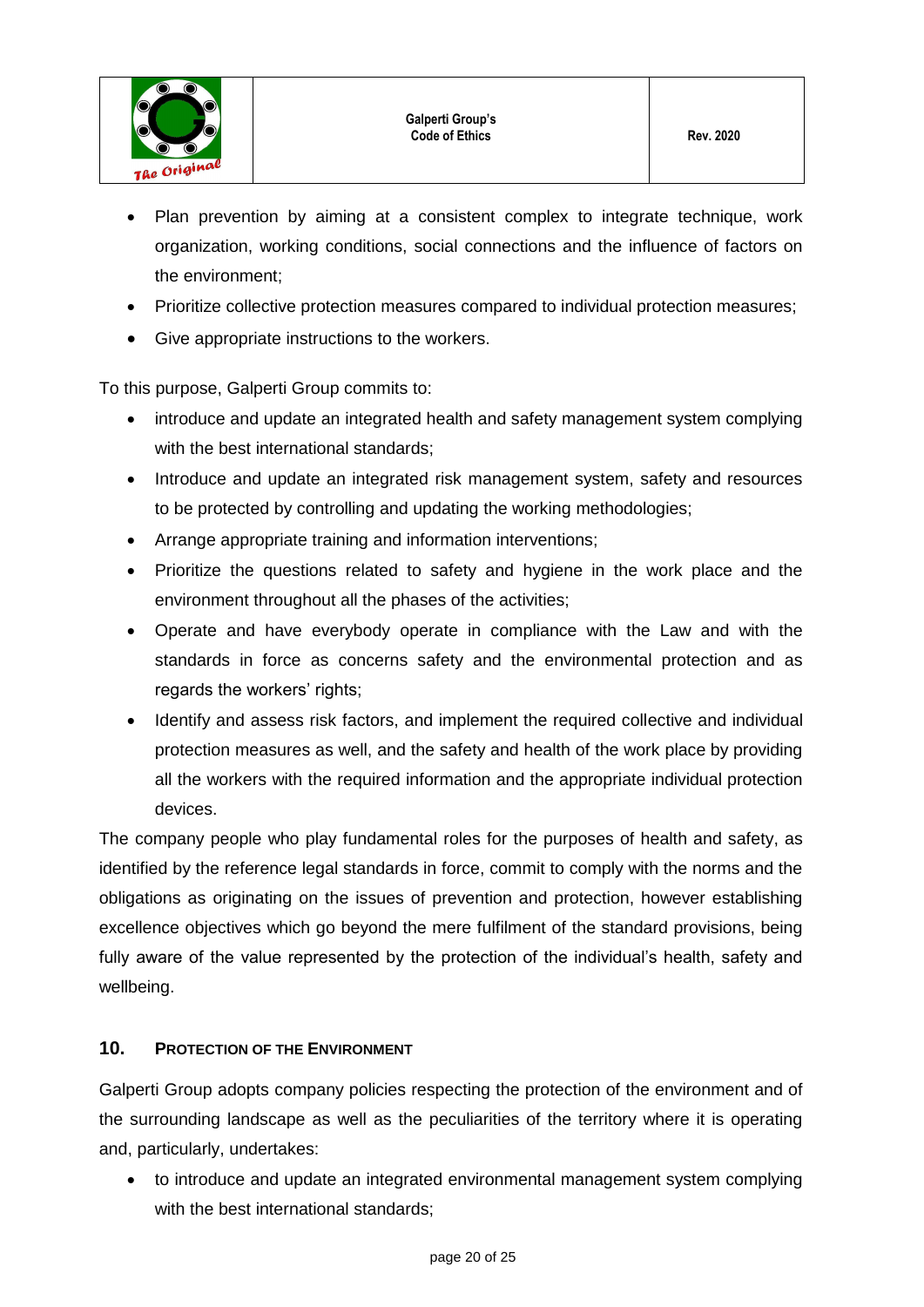

- A constant technological update of both the plants and the production sites aimed at guaranteeing the reduction of the pollution risk factors;
- purchase and disposal management which may be aimed, where possible, at the recovery/reuse of raw materials, in full respect with the economic principles;
- The use, where possible, of materials that respect the environment in the realization of construction and restructuring works.

## <span id="page-20-0"></span>**11. GENERAL DATA PROTECTION**

The Group and FIAL S.p.A. are aware of the importance of the diligent, correct and responsible use of IT, telematic and technological resources in general, as well as of all the information assets held in any form and in any manner by the Companies of the Group, with particular regard to the obligations of safeguard and protection of personal data set int the EU Regulation 2016/679 in force since 25 May 2018 ("GDPR"). To this end, the Group and FIAL S.p.A. have equipped themselves with technical and organization procedures aimed to constantly monitoring corporate organizational processes in relation to the protection of personal data, adapting them over time with particular reference to:

- technological innovations that significantly affect the security measures adopted in relation to the processing of personal data;
- organizational changes and/or new business processes not envisaged or currently foreseeable, capable of significantly affecting the methods of processing data held by the companies of the Group;
- vulnerabilities emerged during periodic checks of the security, technical and organizational measures adopted;
- changes in the applicable legislation, including national and / or regulatory ones.

All Group employees are instructed and trained to comply with the principles of lawfulness and transparency in the processing of data as per the GDPR in order to minimize and, in any case, mitigate the foreseeable risks depending on the activity carried out by the Company, against situations of :

- possible appropriation, damages and / or destruction, even unwanted, of IT tools or paper archives containing personal data;
- possible unauthorized access, communication and / or modification of personal information held by the Company for any reason;
- changes without authorization of the Company's personal data.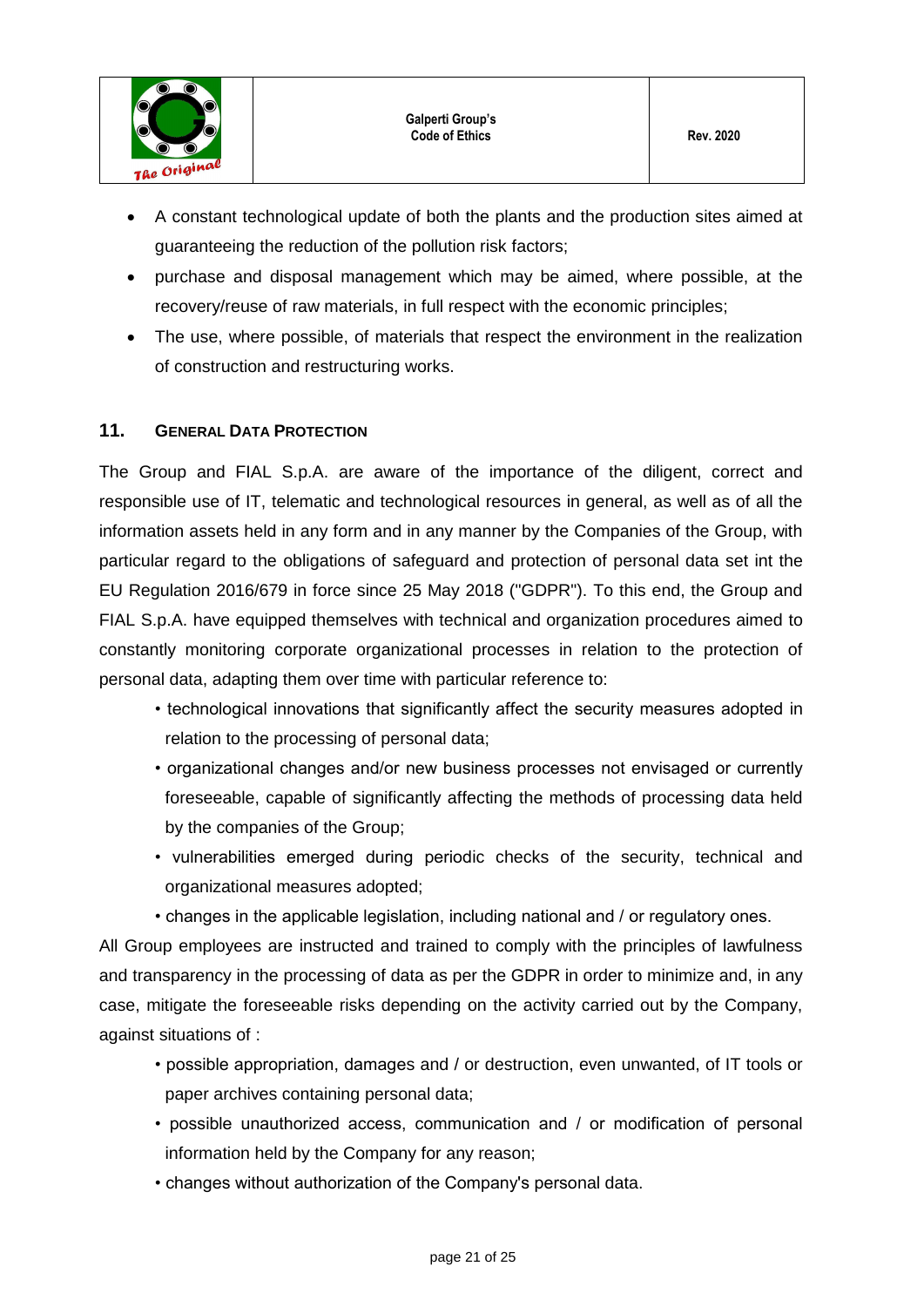

It is, in fact, the conviction of the Group and of FIAL S.p.A. that these rules also help protect their reputation on the market and safeguard the identity, rights and freedoms of all the Group's stakeholders.

The Group companies have also adopted and keep updated an internal policy containing the common rules of conduct that must be observed by all staff for the protection of personal data respectively processed in the context of their business activities.

## <span id="page-21-0"></span>**12. IMPLEMENTATION OF THE PRINCIPLES CONTAINED IN THE CODE OF ETHICS**

The implementation of the principles contained in this Code of Ethics throughout all the Companies making up Galperti Group is entrusted to each Board of Directors, that shall have the fully autonomous faculty to implement the own Group's Company with a special Organization and Management Model pursuant to the provisions in the Legislative Decree no. 231/01.

## 12.1 Acknowledgement and Understanding of the Code of Ethics

<span id="page-21-1"></span>The Code of Ethics is spread to all the Addressees – both internal and external – of the Group by means of special communication and distribution activities. The Code of Ethics is published on-line and spread to the third parties entering a business relationship with Galperti Group's Companies.

Appropriate internal knowledge and understanding of the Code of Ethics by all the Staff is guaranteed by means of information and training activities – which differ according to the roles, the responsibilities and the qualifications of the addressees as well as the different level of involvement of the same in the "sensitive activities" – following the programs as defined consistently with the rules given by the company Organization, Management and Control Model, which the Code of Ethics is an integral part of.

## 12.2 Control and Update

<span id="page-21-2"></span>The implementation and the update of this Code of Ethics in Galperti Group's Companies is assigned to the respective Board of Directors, also based on the indications of the Surveillance Body of the Company. The Surveillance Body of F.I.A.L. S.p.A. shall be assigned with a mere coordination activity regarding the activities of the other Surveillance Bodies, in full respect of the autonomy, independence and prerogatives of the latter, that shall be assigned with the faculties to: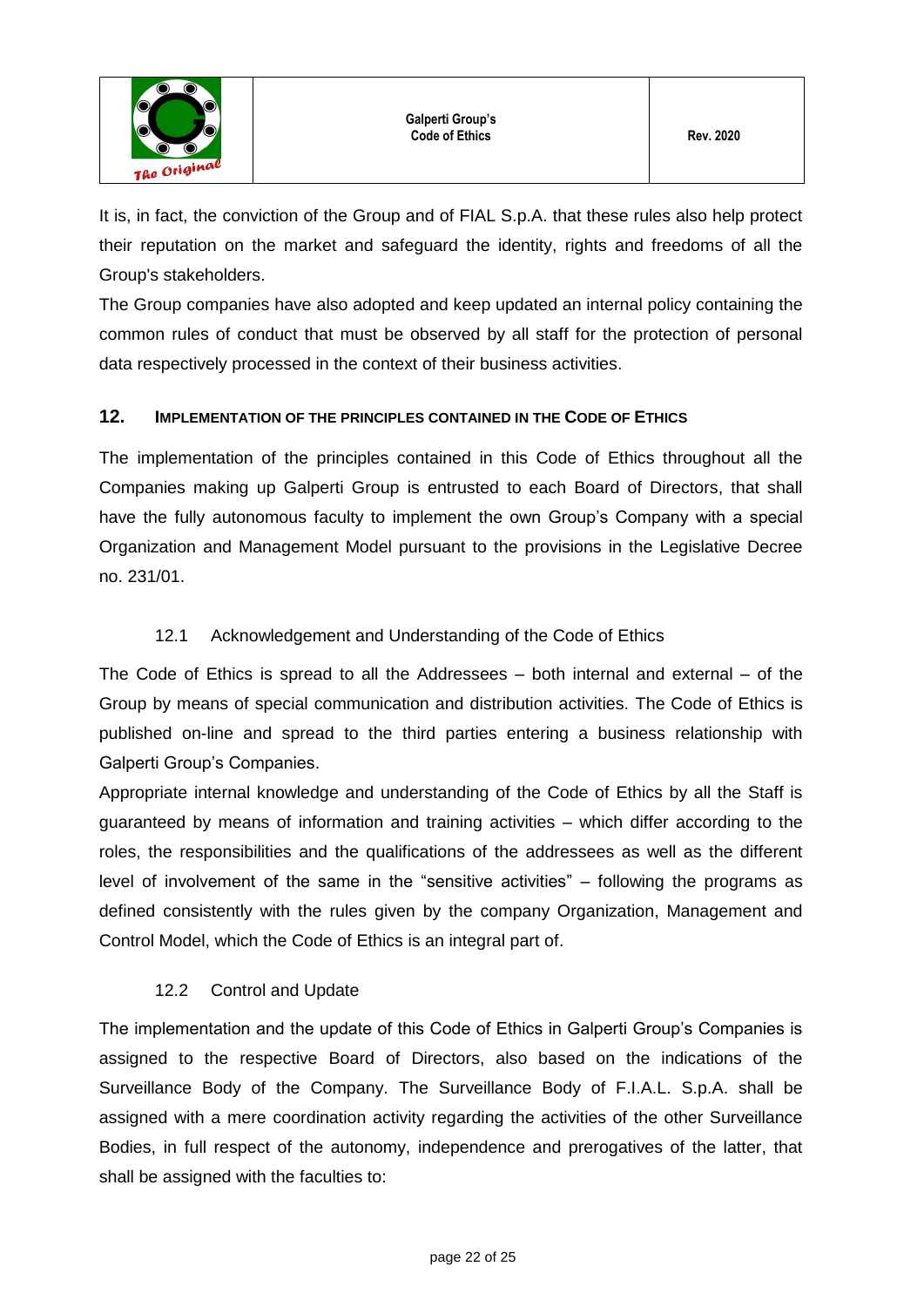

- Propose to the Board of Directors the modifications, integrations and updates to be made to this document;
- Propose to the Board of Directors all the initiatives useful to assure the best, internal and external, diffusion of this Code.

The Surveillance Bodies are assigned with the following general tasks:

- To check the implementation and the compliance with the Code of Ethics through a monitoring activity consisting in the ascertainment and in the fostering of a continuous improvement in ethics;
- To promote initiatives for the dissemination of the knowledge and understanding of the Code of Ethics inside the Group's Companies;
- To receive and analyse the communications reporting violations of the Code of Ethics, of the Organizational Model or any unlawful facts in compliance with current legislation on whistleblowing (Law no. 179/2017);
- To propose the update of the Code of Ethics as regards the ethical critical points which came up in the evolution of company's activities of Galperti Group.

Such activities are carried out with the collaboration and the support of the concerned People in charge.

The members of the Surveillance Bodies enjoy free access to all the information, data, documentations which are deemed useful for the performance of the own tasks. Any behaviour aimed at hindering such activities – also through omissions – represent a severe violation of this Code and of the Organization, Management and Control Model adopted by the Group's Companies.

## 12.3 Sanctions

<span id="page-22-0"></span>All the behaviours which are contrary to the spirit of this Code of Ethics shall be sanctioned proportionately to the seriousness of the committed violations, in compliance with the "Disciplinary System" of the Organization, Management and Control Model – as concretely adopted by each single company – which this Code of Ethics is an integral part of. The violations by third parties shall be sanctioned pursuant to the criteria set forth in the specific contractual clauses which shall be arranged to this purpose, it being understood that the companies of Galperti Group shall not continue any type of contractual relationship with whoever adopts any behaviours that differ from what given in this document.

The employer of each Group's Company is responsible for the concrete implementation of the disciplinary measures towards the own employed Staff and the own Collaborators.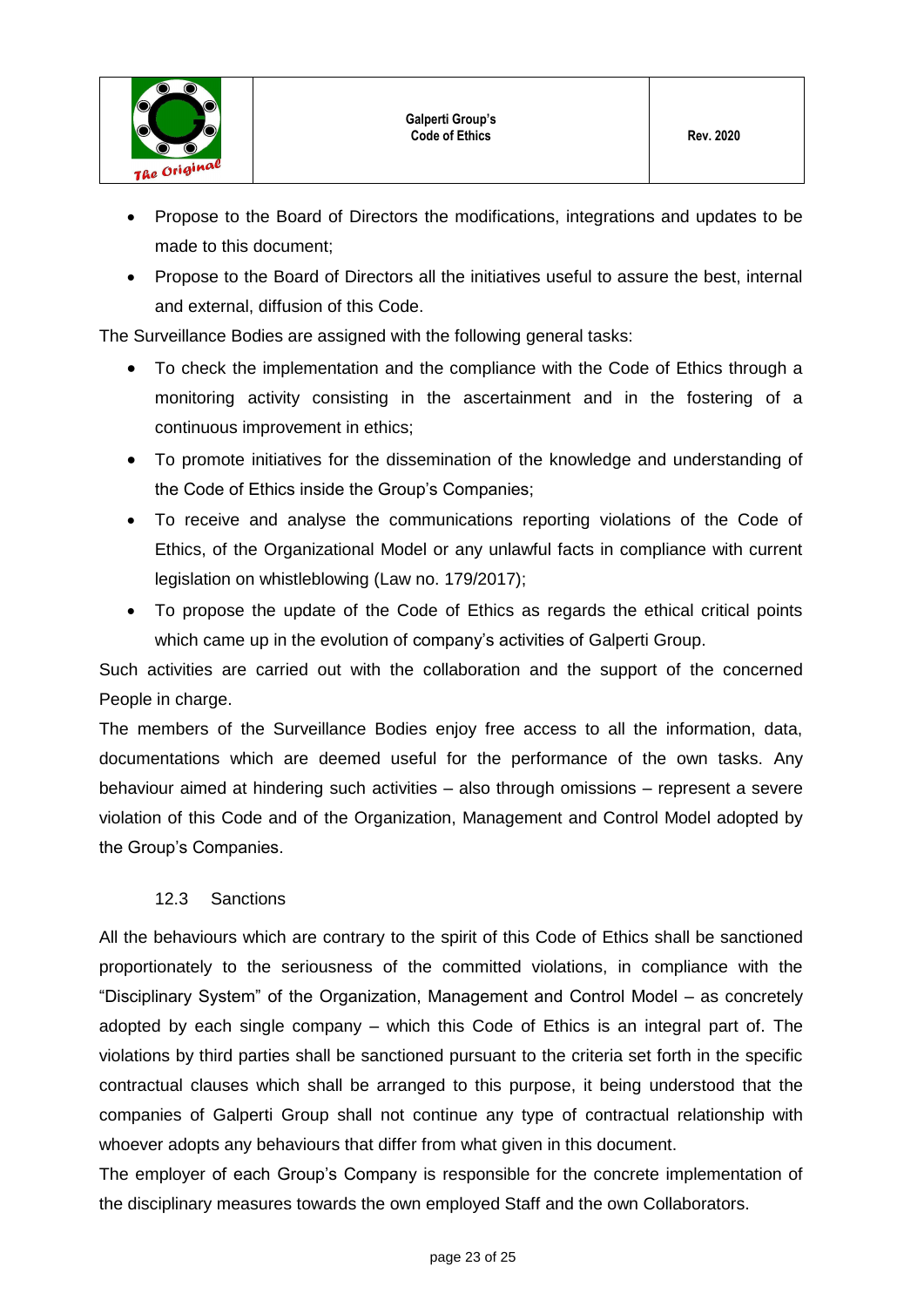

The violation of the standards set forth in the Code of Ethics represents a violation of the primary obligations in a working relationship and a disciplinary offence as well – with all the legal consequences – also as concerns the preservation of working relationship. Therefore, the Disciplinary System adopted by the single Companies in Galperti Group is comply with the provisions as in the Law no. 300 of  $20<sup>th</sup>$  May 1970 (Workers' Statute) and is conform with the sanctions to be issued pursuant to the applied Work National Collective Contract (CCNL).

The sanctions shall however be diversified according to the role covered by the party, without prejudice to the right for the compensation of damages which may possibly derive from such non-compliances. The scalability of the sanctions must be intended as extending from a verbal reprimand in case of lower entity violations and if the party commits a violation for the first time, up to dismissal in case of particularly reiterated behaviours or those which may expose the Company to the concrete risk of paying the sanctions as provided for in the Legislative Decree no. 231/01.

Disciplinary measures can be threatened independently from the exercise of the penal action by the Judiciary Authority and the following aspects will be determined:

- The level of intentionality of the behaviour or the seriousness of the fault and as concerns the committed violation;
- The behaviour kept by the worker in the past, particularly as concerns the existence of other disciplinary sanctions or not;
- The tasks and the level of responsibilities assigned to the worker;
- The other possible relevant circumstances for the purposes of the behavioural assessment (as, for instance, the relevance of other involved parties' behaviours).

In case of a violation of this Code by one ore more members of the Board of Directors or of the Auditors' Board, the concerned Company's Surveillance Body informs the Board of Directors and the Auditors' Board according to the modalities as given in the Organization, Management and Control Model concretely adopted, so that the initiatives envisaged by the reference Organization Model are carried out.

The provisions in the Code also apply to the Collaborators, the Consultants, the Business Partners and the Suppliers of Galperti Group's Companies by virtue of the specific contractual clauses to be arranged to the purpose, without prejudice to the fact that the violating party must compensate for the caused damage.